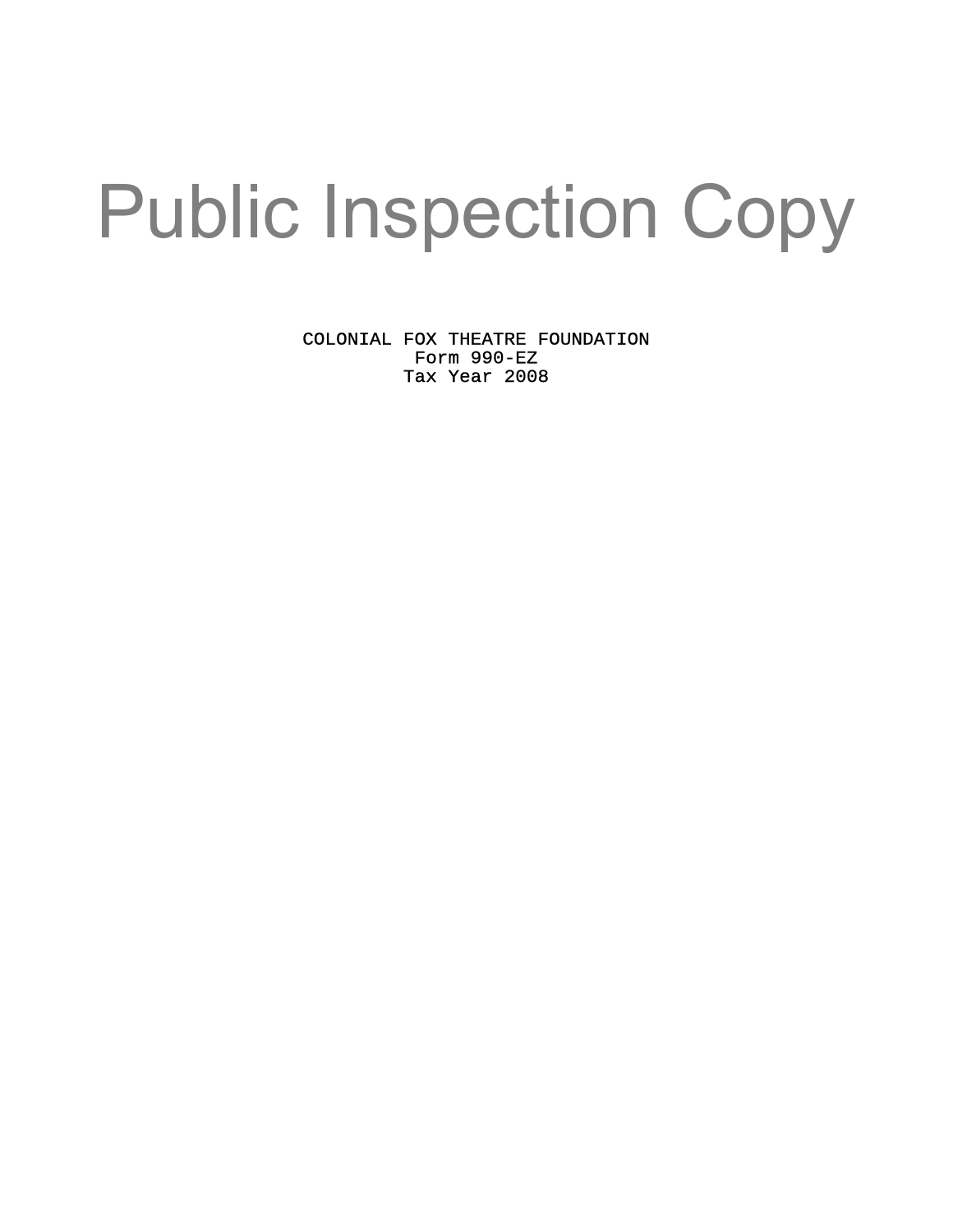|                              |         |                                                          |                                                                                                                                                                                                                                  | <b>Short Form</b> |                       |                                       |                         | OMB No. 1545-1150                                 |
|------------------------------|---------|----------------------------------------------------------|----------------------------------------------------------------------------------------------------------------------------------------------------------------------------------------------------------------------------------|-------------------|-----------------------|---------------------------------------|-------------------------|---------------------------------------------------|
|                              |         | Form 990-EZ                                              | <b>Return of Organization Exempt From Income Tax</b>                                                                                                                                                                             |                   |                       |                                       |                         |                                                   |
|                              |         |                                                          | Under section 501(c), 527, or 4947(a)(1) of the Internal Revenue Code<br>(except black lung benefit trust or private foundation)                                                                                                 |                   |                       |                                       |                         | 0008                                              |
|                              |         |                                                          | Sponsoring organizations of donor advised funds and controlling organizations as defined in section                                                                                                                              |                   |                       |                                       |                         |                                                   |
|                              |         | Department of the Treasury                               | 512(b)(13) must file Form 990. All other organizations with gross receipts less than \$1,000,000 and total<br>assets less than \$2,500,000 at the end of the year may use this form.                                             |                   |                       |                                       |                         | <b>Open to Public</b>                             |
|                              |         | <b>Internal Revenue Service</b>                          | $\triangleright$ The organization may have to use a copy of this return to satisfy state reporting requirements.                                                                                                                 |                   |                       |                                       |                         | Inspection                                        |
|                              |         |                                                          | A For the 2008 calendar year, or tax year beginning                                                                                                                                                                              |                   | $, 2008,$ and ending  |                                       |                         |                                                   |
|                              | Address | Please<br><b>B</b> Check if applicable:<br>use IRS       | C Name of organization                                                                                                                                                                                                           |                   |                       |                                       |                         | D Employer identification number                  |
|                              | change  | label or                                                 |                                                                                                                                                                                                                                  |                   |                       |                                       |                         |                                                   |
|                              |         | Name change<br>print or<br>type.                         | COLONIAL FOX THEATRE FOUNDATION<br>Number and street (or P.O. box, if mail is not delivered to street address)                                                                                                                   |                   |                       | Room/suite                            |                         | 33-1160933<br>E Telephone number                  |
|                              |         | Initial return<br><b>See</b><br>Termination              |                                                                                                                                                                                                                                  |                   |                       |                                       |                         |                                                   |
|                              | Amended | Specific                                                 | 407 NORTH BROADWAY<br>City or town, state or country, and ZIP $+4$                                                                                                                                                               |                   |                       |                                       |                         | (620)235-0622                                     |
|                              | return  | Instruc-<br>Application<br>tions.                        | PITTSBURG, KS 66762                                                                                                                                                                                                              |                   |                       |                                       |                         | F Group Exemption<br>Number $\blacktriangleright$ |
|                              | pending |                                                          | • Section 501(c)(3) organizations and 4947(a)(1) nonexempt charitable trusts must attach                                                                                                                                         |                   |                       | <b>G</b> Accounting method:           |                         | $\vert$ Cash $\vert$ <b>X</b> $\vert$ Accrual     |
|                              |         |                                                          | a completed Schedule A (Form 990 or 990-EZ).                                                                                                                                                                                     |                   |                       | Other (specify) $\blacktriangleright$ |                         |                                                   |
|                              |         |                                                          |                                                                                                                                                                                                                                  |                   |                       | $H$ Check $\blacktriangleright$       |                         | if the organization is not                        |
|                              |         |                                                          | Website: WWW.COLONIALFOXTHEATRE.ORG                                                                                                                                                                                              |                   |                       |                                       |                         | required to attach Schedule B (Form 990,          |
|                              |         |                                                          | <b>Organization type</b> (check only one) $- X $ 501(c) (03) $\blacktriangleleft$ (insert no.)                                                                                                                                   | 4947(a)(1) or     | 527                   | 990-EZ, or 990-PF).                   |                         |                                                   |
|                              |         |                                                          | K Check ► if the organization is not a section 509(a)(3) supporting organization and its gross receipts are normally not more than \$25,000. A return                                                                            |                   |                       |                                       |                         |                                                   |
|                              |         |                                                          | is not required, but if the organization chooses to file a return, be sure to file a complete return.                                                                                                                            |                   |                       |                                       |                         |                                                   |
|                              |         |                                                          | Add lines 5b, 6b, and 7b, to line 9 to determine gross receipts; if \$1,000,000 or more, file Form 990 instead of Form 990-EZ $\blacktriangleright$ \$                                                                           |                   |                       |                                       |                         | 309,834.                                          |
| Part I                       |         |                                                          | Revenue, Expenses, and Changes in Net Assets or Fund Balances (See the instructions for Part I.)                                                                                                                                 |                   |                       |                                       |                         |                                                   |
|                              | 1       |                                                          | Contributions, gifts, grants, and similar amounts received                                                                                                                                                                       |                   |                       |                                       | $\mathbf 1$             | 298,691.                                          |
|                              | 2       |                                                          | Program service revenue including government fees and contracts                                                                                                                                                                  |                   |                       |                                       | $\overline{2}$          |                                                   |
|                              | 3       |                                                          |                                                                                                                                                                                                                                  |                   |                       |                                       | $\overline{\mathbf{3}}$ | 5,845.                                            |
|                              | 4       |                                                          | Investment income $\ldots \ldots \ldots \ldots \ldots \ldots \ldots \ldots \ldots$ STMT $1 \ldots \ldots \ldots \ldots$                                                                                                          |                   |                       |                                       | $\overline{4}$          | 562.                                              |
|                              | 5       |                                                          | <b>a</b> Gross amount from sale of assets other than inventory <b>19.19 19.19</b>                                                                                                                                                |                   |                       |                                       |                         |                                                   |
|                              |         |                                                          | <b>b</b> Less: cost or other basis and sales expenses <b>contained</b> $\left[\right]$                                                                                                                                           | 5 <sub>b</sub>    |                       |                                       |                         |                                                   |
|                              |         |                                                          | c Gain or (loss) from sale of assets other than inventory (Subtract line 5b from line 5a) (attach schedule).                                                                                                                     |                   |                       |                                       | 5c                      |                                                   |
|                              | 6       |                                                          | Special events and activities (complete applicable parts of Schedule G). If any amount is from gaming, check here                                                                                                                |                   |                       |                                       |                         |                                                   |
| Revenue                      |         |                                                          | a Gross revenue (not including \$                                                                                                                                                                                                |                   |                       |                                       |                         |                                                   |
|                              |         |                                                          | reported on line 1) $\ldots \ldots \ldots \ldots \ldots \ldots \ldots \ldots \mid 6a$                                                                                                                                            |                   |                       | 4,736.                                |                         |                                                   |
|                              |         |                                                          | <b>b</b> Less: direct expenses other than fundraising expenses                                                                                                                                                                   | 6 <sub>b</sub>    |                       | 2,319.                                |                         |                                                   |
|                              |         |                                                          | C Net income or (loss) from special events and activities (Subtract line 6b from line 6a) STMT 2                                                                                                                                 |                   |                       |                                       | 6c                      | 2.417.                                            |
|                              |         |                                                          | <b>a</b> Gross sales of inventory, less returns and allowances                                                                                                                                                                   | 7а                |                       |                                       |                         |                                                   |
|                              |         |                                                          | <b>b</b> Less: cost of goods sold entering the set of the set of goods sold                                                                                                                                                      | 7 <sub>b</sub>    |                       |                                       |                         |                                                   |
|                              |         |                                                          | C Gross profit or (loss) from sales of inventory (Subtract line 7b from line 7a) [1] Casage State Line 7b from line 7a                                                                                                           |                   |                       |                                       | 7 C                     |                                                   |
|                              | 8       |                                                          | Other revenue (describe $\blacktriangleright$<br><u> 1989 - Johann Barn, fransk politik (d. 1989)</u>                                                                                                                            |                   |                       |                                       | 8                       |                                                   |
|                              | 9       |                                                          |                                                                                                                                                                                                                                  |                   |                       |                                       | 9                       | <u>307,515.</u>                                   |
|                              | 10      |                                                          |                                                                                                                                                                                                                                  |                   |                       |                                       | 10                      |                                                   |
|                              | 11      |                                                          |                                                                                                                                                                                                                                  |                   |                       |                                       | 11                      |                                                   |
|                              | 12      |                                                          |                                                                                                                                                                                                                                  |                   |                       |                                       | 12                      | <b>NONE</b>                                       |
| Expenses                     | 13      |                                                          | Professional fees and other payments to independent contractors                                                                                                                                                                  |                   |                       |                                       | 13                      | 2,292.                                            |
|                              | 14      |                                                          |                                                                                                                                                                                                                                  |                   |                       |                                       | 14                      | 5,643.                                            |
|                              | 15      |                                                          |                                                                                                                                                                                                                                  |                   |                       |                                       | 15                      | 3,473.                                            |
|                              | 16      |                                                          | $STMT$ 3<br>Other expenses (describe                                                                                                                                                                                             |                   |                       |                                       | 16                      | 15,265.                                           |
|                              | 17      |                                                          |                                                                                                                                                                                                                                  |                   |                       |                                       | 17                      | 26,673.                                           |
|                              | 18      |                                                          |                                                                                                                                                                                                                                  |                   |                       |                                       | 18                      | 280,842.                                          |
|                              | 19      |                                                          | Net assets or fund balances at beginning of year (from line 27, column (A)) (must agree with                                                                                                                                     |                   |                       |                                       |                         |                                                   |
|                              |         |                                                          | end-of-year figure reported on prior year's return)                                                                                                                                                                              |                   |                       |                                       | 19                      | <u> 101,379.</u>                                  |
|                              | 20      |                                                          | Other changes in net assets or fund balances (attach explanation)<br>yetarion, yetaration, yetaration, yetaration, yetaration, yetaration, yetaration, yetaration, yetaration, yetaration, yetaration, yetaration, yetaration, y |                   |                       |                                       | 20                      |                                                   |
|                              | 21      |                                                          | Net assets or fund balances at end of year. Combine lines 18 through 20 ▶                                                                                                                                                        |                   |                       |                                       | 21                      | 382,221.                                          |
|                              |         |                                                          | Balance Sheets. If Total assets on line 25, column (B) are \$2,500,000 or more, file Form 990 instead of Form 990-EZ.                                                                                                            |                   |                       |                                       |                         |                                                   |
|                              | Part II |                                                          | (See the instructions for Part II.)                                                                                                                                                                                              |                   | (A) Beginning of year |                                       |                         | (B) End of year                                   |
|                              |         |                                                          |                                                                                                                                                                                                                                  |                   |                       |                                       |                         |                                                   |
|                              |         |                                                          |                                                                                                                                                                                                                                  |                   |                       | $57,679.$ 22                          |                         |                                                   |
|                              |         |                                                          | Land and buildings enterprise research and and buildings and contained a series of the series of the series of                                                                                                                   |                   |                       | $63,348.$ 23                          |                         |                                                   |
| Net Assets<br>22<br>23<br>24 |         |                                                          |                                                                                                                                                                                                                                  |                   |                       |                                       | 24                      |                                                   |
| 25                           |         |                                                          |                                                                                                                                                                                                                                  |                   |                       | 121,027.25                            |                         |                                                   |
| 26                           |         | <b>Total liabilities</b> (describe $\blacktriangleright$ | Net assets or fund balances (line 27 of column (B) must agree with line 21)                                                                                                                                                      |                   |                       | 19,648.26                             |                         | 276,978.<br>105, 243.<br><u>382,221.</u>          |

| 48112X K921 03/24/2010 15:57:55 V08-8.1 |  |  |  |  |
|-----------------------------------------|--|--|--|--|
|-----------------------------------------|--|--|--|--|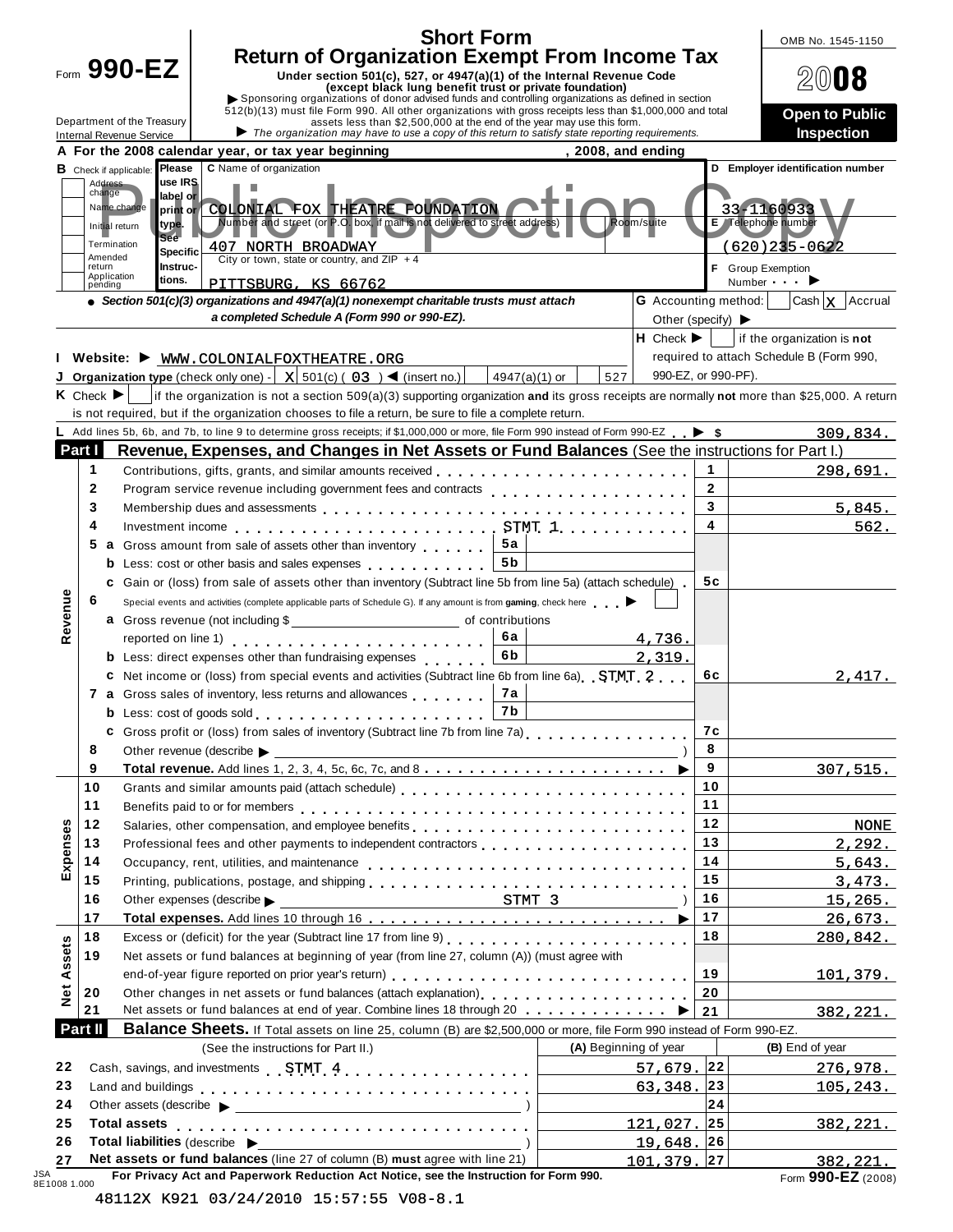|            | Form 990-EZ (2008)                                                                                                                                                                                                                                                                                   |                                                                           |                                 |     | 33-1160933                                                                            | Page 2                          |
|------------|------------------------------------------------------------------------------------------------------------------------------------------------------------------------------------------------------------------------------------------------------------------------------------------------------|---------------------------------------------------------------------------|---------------------------------|-----|---------------------------------------------------------------------------------------|---------------------------------|
|            | Statement of Program Service Accomplishments (See the instructions for Part III.)<br>Part III                                                                                                                                                                                                        |                                                                           |                                 |     | <b>Expenses</b><br>(Required for 501(c)(3)                                            |                                 |
|            | What is the organization's primary exempt purpose? STMT 6<br>Describe what was achieved in carrying out the organization's exempt purposes. In a clear and concise manner,<br>describe the services provided, the number of persons benefited, or other relevant information for each program title. |                                                                           |                                 |     | and (4) organizations<br>and $\overline{4947(a)}(1)$ trusts;<br>optional for others.) |                                 |
|            | 28 SEE STATEMENT 7                                                                                                                                                                                                                                                                                   |                                                                           |                                 |     |                                                                                       |                                 |
| 29         | ٠<br>(Grants ¶                                                                                                                                                                                                                                                                                       | If this amount includes foreign grants, check here                        | ш                               | 28a |                                                                                       | 16,395.                         |
|            | (Grants \$                                                                                                                                                                                                                                                                                           | ) If this amount includes foreign grants, check here                      | ▶                               | 29a |                                                                                       |                                 |
| 30         |                                                                                                                                                                                                                                                                                                      |                                                                           |                                 |     |                                                                                       |                                 |
|            | (Grants \$                                                                                                                                                                                                                                                                                           | ) If this amount includes foreign grants, check here <b>interestingly</b> |                                 | 30a |                                                                                       |                                 |
|            | (Grants \$                                                                                                                                                                                                                                                                                           | ) If this amount includes foreign grants, check here <b>contact</b> ▶     |                                 | 31a |                                                                                       |                                 |
|            |                                                                                                                                                                                                                                                                                                      |                                                                           |                                 | 32  |                                                                                       | 16,395.                         |
|            | List of Officers, Directors, Trustees, and Key Employees. List each one even if not compensated. (See the instructions for Part IV.)<br><b>Part IV</b>                                                                                                                                               | (b) Title and average                                                     | (c) Compensation                |     | (d) Contributions to                                                                  | (e) Expense                     |
|            | (a) Name and address                                                                                                                                                                                                                                                                                 | hours per week<br>devoted to position                                     | (If not paid,<br>enter $-0$ -.) |     | employee benefit plans &<br>deferred compensation                                     | account and<br>other allowances |
|            | SEE STATEMENT 8                                                                                                                                                                                                                                                                                      |                                                                           | $-0-$                           |     | $-0-$                                                                                 | -0-                             |
|            |                                                                                                                                                                                                                                                                                                      |                                                                           |                                 |     |                                                                                       |                                 |
|            |                                                                                                                                                                                                                                                                                                      |                                                                           |                                 |     |                                                                                       |                                 |
|            |                                                                                                                                                                                                                                                                                                      |                                                                           |                                 |     |                                                                                       |                                 |
|            |                                                                                                                                                                                                                                                                                                      |                                                                           |                                 |     |                                                                                       |                                 |
|            |                                                                                                                                                                                                                                                                                                      |                                                                           |                                 |     |                                                                                       |                                 |
|            |                                                                                                                                                                                                                                                                                                      |                                                                           |                                 |     |                                                                                       |                                 |
|            |                                                                                                                                                                                                                                                                                                      |                                                                           |                                 |     |                                                                                       |                                 |
|            |                                                                                                                                                                                                                                                                                                      |                                                                           |                                 |     |                                                                                       |                                 |
|            |                                                                                                                                                                                                                                                                                                      |                                                                           |                                 |     |                                                                                       |                                 |
|            |                                                                                                                                                                                                                                                                                                      |                                                                           |                                 |     |                                                                                       |                                 |
|            |                                                                                                                                                                                                                                                                                                      |                                                                           |                                 |     |                                                                                       |                                 |
|            |                                                                                                                                                                                                                                                                                                      |                                                                           |                                 |     |                                                                                       |                                 |
|            |                                                                                                                                                                                                                                                                                                      |                                                                           |                                 |     |                                                                                       |                                 |
|            |                                                                                                                                                                                                                                                                                                      |                                                                           |                                 |     |                                                                                       |                                 |
|            |                                                                                                                                                                                                                                                                                                      |                                                                           |                                 |     |                                                                                       |                                 |
|            |                                                                                                                                                                                                                                                                                                      |                                                                           |                                 |     |                                                                                       |                                 |
|            |                                                                                                                                                                                                                                                                                                      |                                                                           |                                 |     |                                                                                       |                                 |
|            |                                                                                                                                                                                                                                                                                                      |                                                                           |                                 |     |                                                                                       |                                 |
|            |                                                                                                                                                                                                                                                                                                      |                                                                           |                                 |     |                                                                                       |                                 |
|            |                                                                                                                                                                                                                                                                                                      |                                                                           |                                 |     |                                                                                       |                                 |
|            |                                                                                                                                                                                                                                                                                                      |                                                                           |                                 |     |                                                                                       |                                 |
| <b>JSA</b> |                                                                                                                                                                                                                                                                                                      |                                                                           |                                 |     |                                                                                       | Form 990-EZ (2008)              |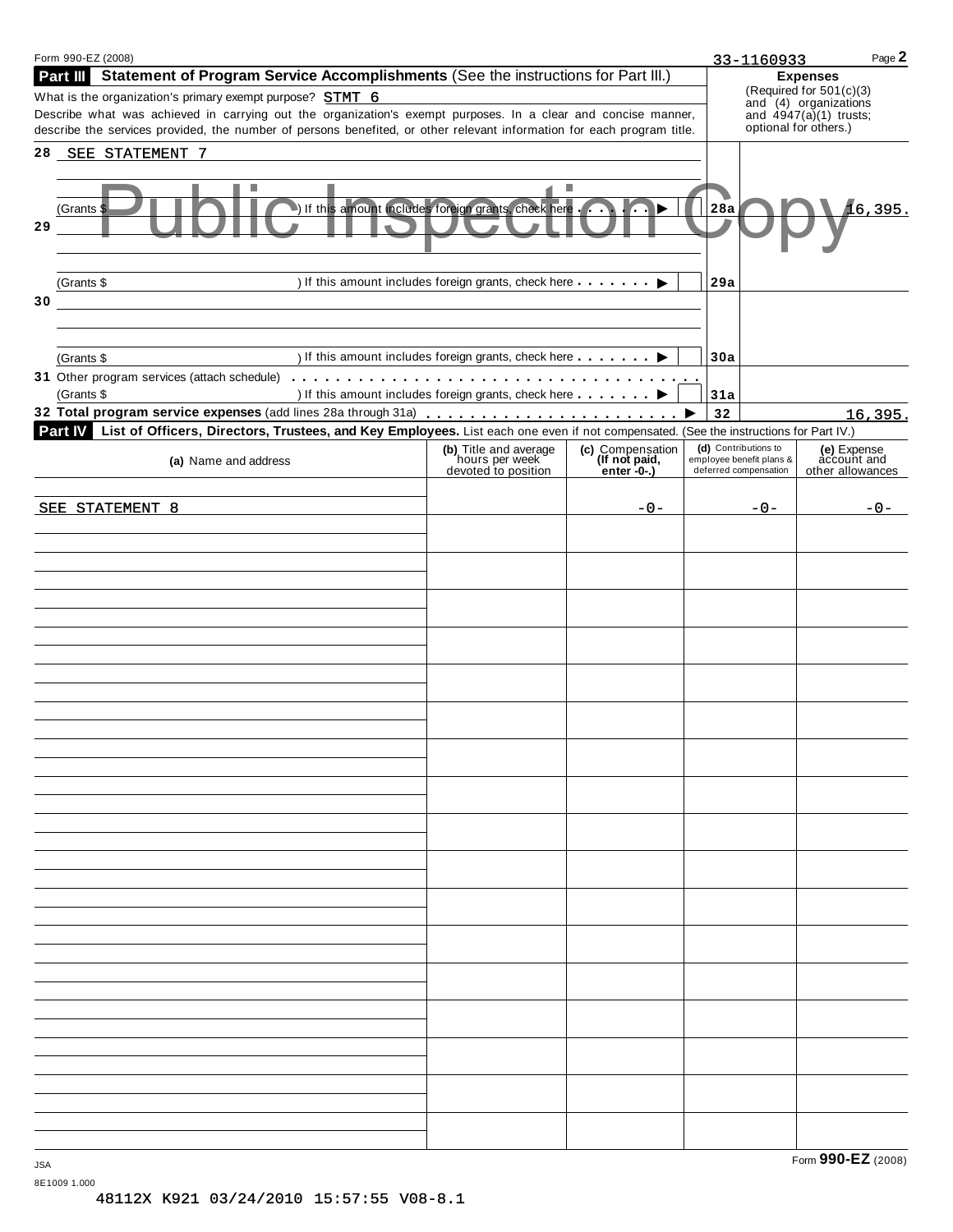|     | Form 990-EZ (2008)<br>33-1160933                                                                                                                                                                                               |                    |          | Page $3$     |
|-----|--------------------------------------------------------------------------------------------------------------------------------------------------------------------------------------------------------------------------------|--------------------|----------|--------------|
|     | Part V Other Information (Note the statement requirements in the instructions for Part VI.)                                                                                                                                    |                    |          |              |
|     |                                                                                                                                                                                                                                |                    | Yes No   |              |
| 33  | Did the organization engage in any activity not previously reported to the IRS? If "Yes," attach a detailed                                                                                                                    |                    |          |              |
|     | description of each activity enterpresent respectively. The set of the set of the set of the set of the set of the set of the set of the set of the set of the set of the set of the set of the set of the set of the set of t | 33                 |          | X.           |
| 34  | Were any changes made to the organizing or governing documents but not reported to the IRS? If "Yes,"                                                                                                                          |                    |          |              |
|     |                                                                                                                                                                                                                                | 34                 |          | X.           |
| 35  | If the organization had income from business activities, such as those reported on lines 2, 6a and 7a (among others), but not                                                                                                  |                    |          |              |
|     | reported on Form 990-T, attach a statement explaining your reason for not reporting the income on Form 990-T.                                                                                                                  |                    |          |              |
|     | a Did the organization have unrelated business gross income of \$1,000 or more of section 6033(e) notice, report                                                                                                               | 35a                |          |              |
|     |                                                                                                                                                                                                                                | 35 <sub>b</sub>    |          | X.           |
| 36. | Was there a liquidation, dissolution, termination, or substantial contraction during the year? If "Yes,"                                                                                                                       |                    |          | $\mathbf{x}$ |
|     |                                                                                                                                                                                                                                | 36                 |          |              |
|     |                                                                                                                                                                                                                                |                    |          | X.           |
|     | 37a Enter amount of political expenditures, direct or indirect, as described in the instructions. ▶ 37a                                                                                                                        | 37 <sub>b</sub>    |          | x            |
|     | 38a Did the organization borrow from or make any loans to, any officer, director, trustee, or key employee or were                                                                                                             |                    |          |              |
|     | any such loans made in a prior year and still unpaid at the start of the period covered by this return?                                                                                                                        | 38a                |          | X.           |
|     | <b>b</b> If "Yes," complete Schedule L, Part II and enter the total amount involved<br>38b∣                                                                                                                                    |                    |          |              |
|     | 39 Section 501(c)(7) organizations. Enter:                                                                                                                                                                                     |                    |          |              |
|     | 39a                                                                                                                                                                                                                            |                    |          |              |
|     | <b>b</b> Gross receipts, included on line 9, for public use of club facilities <b>contained as a set of the Gross</b><br>39 <sub>b</sub>                                                                                       |                    |          |              |
|     | 40a Section 501(c)(3) organizations. Enter amount of tax imposed on the organization during the year under:                                                                                                                    |                    |          |              |
|     | section 4911 $\blacktriangleright$ <b>NONE</b> ; section 4912 $\blacktriangleright$ <b>NONE</b> section 4955 $\blacktriangleright$<br><b>NONE</b>                                                                              |                    |          |              |
|     | <b>b</b> Section $501(c)(3)$ and (4) organizations. Did the organization engage in any section 4958 excess benefit transac-                                                                                                    |                    |          |              |
|     | tion during the year or did it become aware of an excess benefit transaction from a prior year? If "Yes," complete                                                                                                             |                    |          |              |
|     |                                                                                                                                                                                                                                | 40b                |          | x            |
|     | c Enter amount of tax imposed on organization managers or disqualified persons during                                                                                                                                          |                    |          |              |
|     | <b>NONE</b>                                                                                                                                                                                                                    |                    |          |              |
|     | <b>NONE</b>                                                                                                                                                                                                                    |                    |          |              |
|     | e All organizations. At any time during the tax year, was the organization a party to a prohibited tax shelter                                                                                                                 |                    |          |              |
|     | transaction? If "Yes," complete Form 8886-T                                                                                                                                                                                    | 40e                |          | $\mathbf{x}$ |
| 41  | List the states with which a copy of this return is filed. $\triangleright$ NONE                                                                                                                                               |                    |          |              |
|     | 42 a The books are in care of > VONNIE CORSINI CORSINI [100] Telephone no. > 620-235-0622.                                                                                                                                     |                    |          |              |
|     | Located at $\triangleright$ 407 N BROADWAY PITTSBURG, KS<br>$ZIP + 4$ ▶ 66762<br><b>b</b> At any time during the calendar year, did the organization have an interest in or a signature or other authority                     |                    |          |              |
|     | over a financial account in a foreign country (such as a bank account, securities account, or other financial                                                                                                                  |                    | Yes   No |              |
|     |                                                                                                                                                                                                                                | 42b                |          | X.           |
|     | If "Yes," enter the name of the foreign county: ▶                                                                                                                                                                              |                    |          |              |
|     | See the instructions for exceptions and filing requirements for Form TD F 90-22.1, Report of Foreign Bank                                                                                                                      |                    |          |              |
|     | and Financial Accounts.                                                                                                                                                                                                        |                    |          |              |
|     | c At any time during the calendar year, did the organization maintain an office outside of the U.S.?                                                                                                                           | 42c                |          | $\mathbf{x}$ |
|     | If "Yes," enter the name of the foreign country:                                                                                                                                                                               |                    |          |              |
|     | 43 Section 4947(a)(1) nonexempt charitable trusts filing Form 990-EZ in lieu of Form 1041 - Check here                                                                                                                         |                    |          |              |
|     | and enter the amount of tax-exempt interest received or accrued during the tax year $\ldots \rightarrow 43$                                                                                                                    |                    |          |              |
|     |                                                                                                                                                                                                                                |                    |          |              |
|     |                                                                                                                                                                                                                                |                    | Yes      | No           |
|     | 44. Did the organization maintain any donor advised funds? If "Yes," Form 990 must be completed instead of                                                                                                                     |                    |          |              |
|     | Form 990-EZ<br>Is any related organization a controlled entity of the organization within the meaning of section 512(b)(13)? If                                                                                                | 44                 |          | X.           |
| 45  |                                                                                                                                                                                                                                |                    |          |              |
|     |                                                                                                                                                                                                                                | 45                 |          | X.           |
|     |                                                                                                                                                                                                                                | Form 990-EZ (2008) |          |              |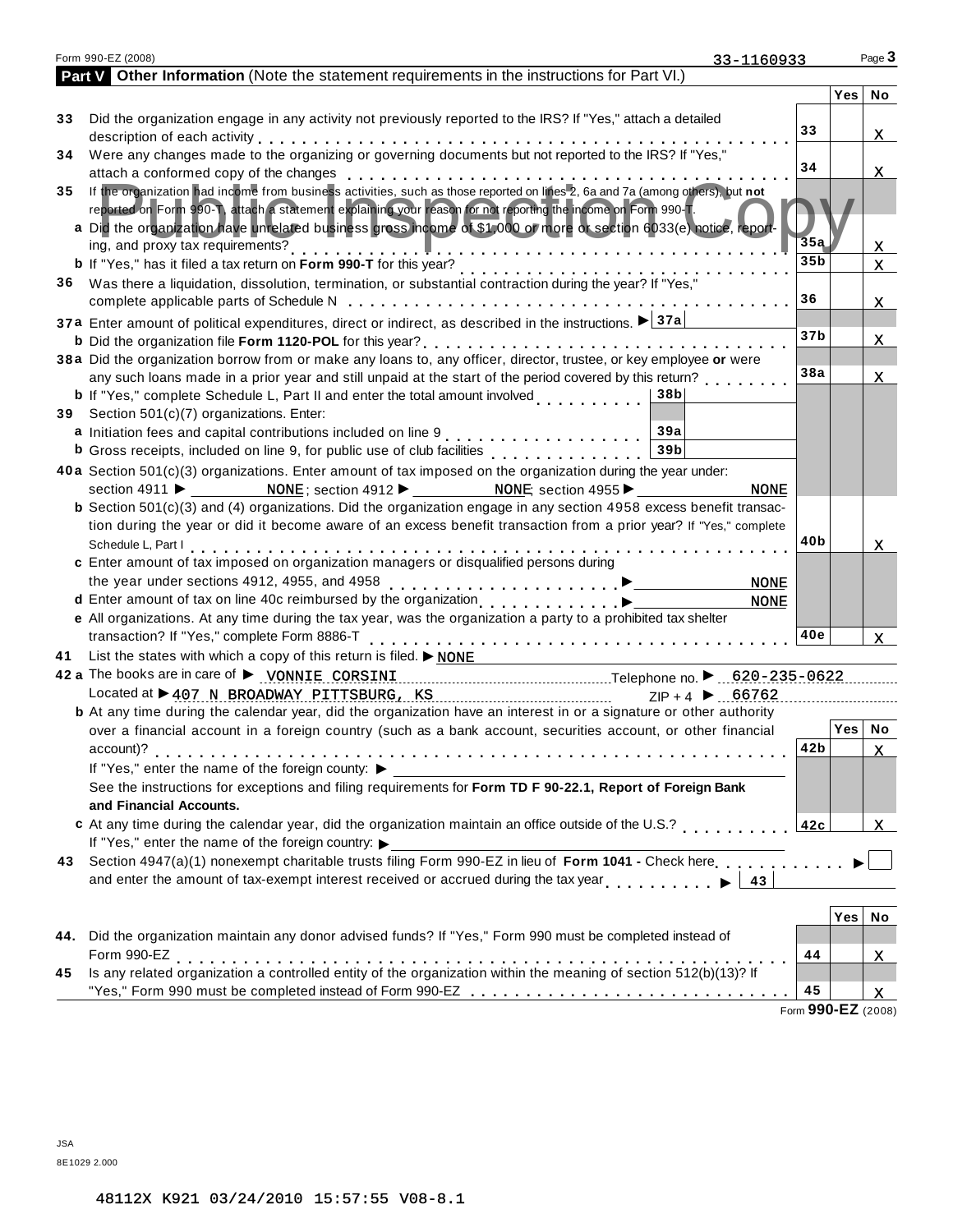|    | Form 990-EZ (2008)<br>33-1160933                                                                                                                                          |      | Page 4 |
|----|---------------------------------------------------------------------------------------------------------------------------------------------------------------------------|------|--------|
|    | <b>Part VI</b><br>Section 501(c)(3) organizations only. All section $501(c)(3)$ organizations must answer questions 46-49<br>and complete the tables for lines 50 and 51. |      |        |
| 46 | Did the organization engage in direct or indirect political campaign activities on behalf of or in opposition to                                                          | Yes. | No     |
|    | 46                                                                                                                                                                        |      | x      |
| 47 | Did the organization engage in lobbying activities? If "Yes," complete Schedule C, Part II<br>47                                                                          |      | х      |
| 48 | Is the organization operating a school as described in section $170(b)(1)(A)(ii)?$ If "Yes," complete Schedule E.<br>48                                                   |      | x      |
|    | 49a Did the organization make any transfers to an exempt non-charitable related organization?<br>49a                                                                      |      | x      |
|    | b If Yes," was the related organization(s) a section 527 organization? <b>FIAM</b>                                                                                        |      |        |

**50 b** Complete this table for the five highest compensated employees (other than officers, directors, trustees and key employees) who X Did the organization make any transfers to an exempt non-charitable related organization?<br>
I Yes," was the related organization(s) a section 527 organization?<br>
Complete this table for the five highest compensatied employee

each received more than \$100,000 of compensation from the organization. If there is none, enter "None."

| (a) Name and address of each employee paid more<br>than \$100,000 | (b) Title and average<br>hours per week<br>devoted to position | (c) Compensation | (d) Contributions to<br>employee benefit plans &<br>deferred compensation | (e) Expense<br>account and<br>other allowances |
|-------------------------------------------------------------------|----------------------------------------------------------------|------------------|---------------------------------------------------------------------------|------------------------------------------------|
| <b>NONE</b>                                                       |                                                                |                  |                                                                           |                                                |
|                                                                   |                                                                |                  |                                                                           |                                                |
|                                                                   |                                                                |                  |                                                                           |                                                |
|                                                                   |                                                                |                  |                                                                           |                                                |
|                                                                   |                                                                |                  |                                                                           |                                                |
| Total number of other employees paid over \$100,000 ▶             | <b>NONE</b>                                                    |                  |                                                                           |                                                |

**51** Complete this table for the five highest compensated independent contractors who each received more than \$100,000 of compensation from the organization. If there is none, enter "None."

|                               | (a) Name and address of each independent contractor paid more than \$100,000                                                                                                                                                                                                                                             |                  |                                                     | (b) Type of service |                                                  | (c) Compensation   |    |
|-------------------------------|--------------------------------------------------------------------------------------------------------------------------------------------------------------------------------------------------------------------------------------------------------------------------------------------------------------------------|------------------|-----------------------------------------------------|---------------------|--------------------------------------------------|--------------------|----|
| <b>NONE</b>                   |                                                                                                                                                                                                                                                                                                                          |                  |                                                     |                     |                                                  |                    |    |
|                               |                                                                                                                                                                                                                                                                                                                          |                  |                                                     |                     |                                                  |                    |    |
|                               |                                                                                                                                                                                                                                                                                                                          |                  |                                                     |                     |                                                  |                    |    |
|                               |                                                                                                                                                                                                                                                                                                                          |                  |                                                     |                     |                                                  |                    |    |
|                               |                                                                                                                                                                                                                                                                                                                          |                  |                                                     |                     |                                                  |                    |    |
|                               | Total number of other independent contractors receiving over \$100,000 $\dots$ .                                                                                                                                                                                                                                         |                  | <b>NONE</b>                                         |                     |                                                  |                    |    |
|                               | Under penalties of perjury, I declare that I have examined this return, including accompanying schedules and statements, and to the best of my knowledge<br>and belief, it is true, correct, and complete. Declaration of preparer (other than officer) is based on all information of which preparer has any knowledge. |                  |                                                     |                     |                                                  |                    |    |
| <b>Sign</b>                   |                                                                                                                                                                                                                                                                                                                          |                  |                                                     |                     |                                                  |                    |    |
| Here                          | Signature of officer                                                                                                                                                                                                                                                                                                     |                  |                                                     | Date                |                                                  |                    |    |
|                               | <b>KELSEY HEAD</b>                                                                                                                                                                                                                                                                                                       | <b>TREASURER</b> |                                                     |                     |                                                  |                    |    |
|                               | Type or print name and title.                                                                                                                                                                                                                                                                                            |                  |                                                     |                     |                                                  |                    |    |
| Paid                          | Preparer's<br>signature                                                                                                                                                                                                                                                                                                  | Date             | Check if<br>self-<br>employed $\blacktriangleright$ |                     | Preparer's Identifying Number (See instructions) |                    |    |
| Preparer's<br><b>Use Only</b> | Firm's name (or yours )<br>if self-employed),                                                                                                                                                                                                                                                                            |                  |                                                     | EIN                 |                                                  |                    |    |
|                               | address, and ZIP + 4                                                                                                                                                                                                                                                                                                     |                  |                                                     |                     | Phone no. $\blacktriangleright$                  |                    |    |
|                               | May the IRS discuss this return with the preparer shown above? See instructions                                                                                                                                                                                                                                          |                  |                                                     |                     |                                                  | <b>Yes</b><br>▸    | No |
|                               |                                                                                                                                                                                                                                                                                                                          |                  |                                                     |                     |                                                  | Form 990-EZ (2008) |    |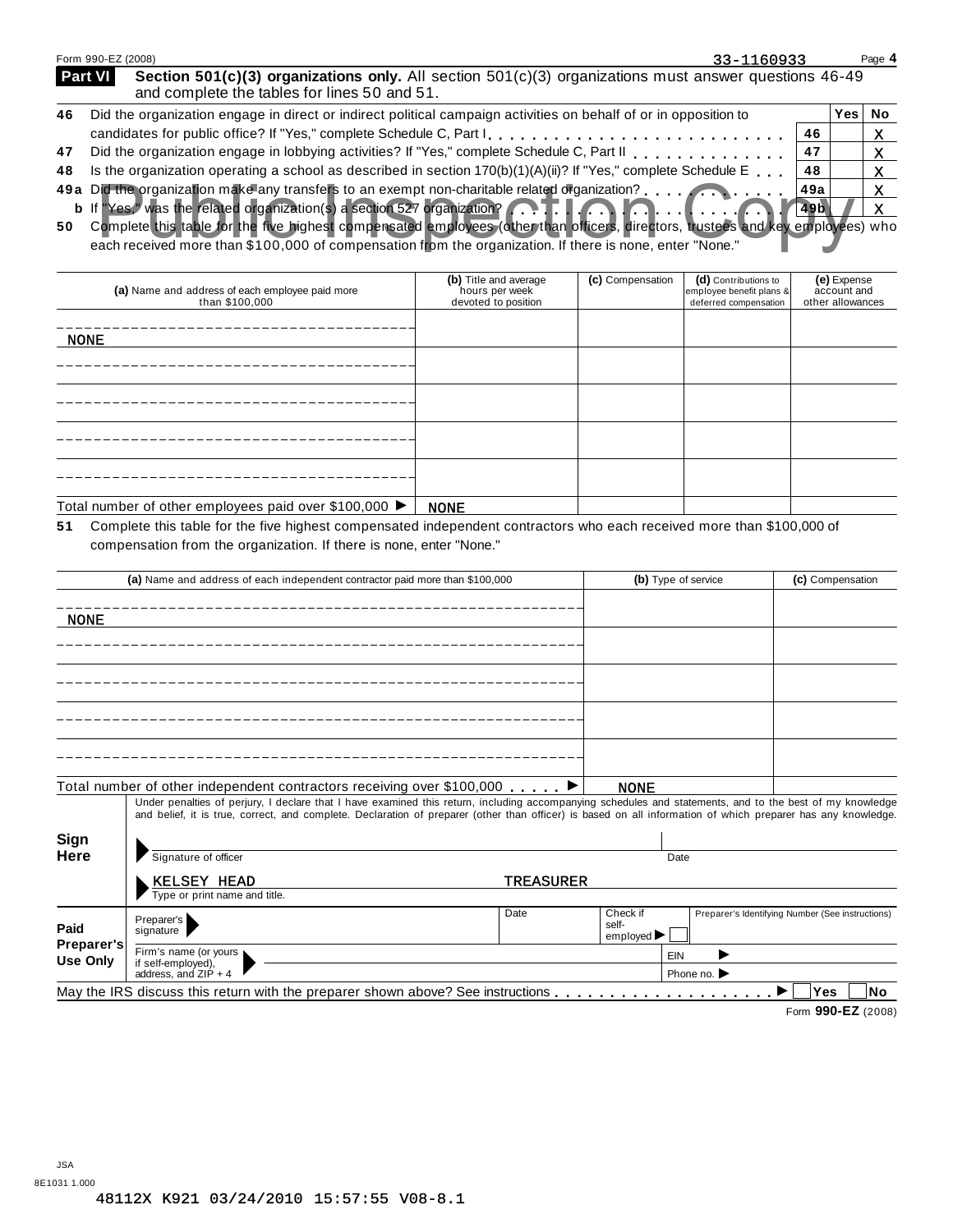| <b>SCHEDULE A</b> |  |                      |
|-------------------|--|----------------------|
|                   |  | (Form 990 or 990-EZ) |

## **Public Charity Status and Public Support** <br>**(Public Support) (Public Support) (Form 990) (Form 990) (Public Support) (Public Support) (Public Support)**

**To be completed by all section 501(c)(3) organizations and section 4947(a)(1) nonexempt charitable trusts. Department of the Treasury**<br>
Internal Revenue Service **Open to Public instructions.** Inspection in the Internal Revenue Service **inspection**<br>
Inspection internal Revenue Service in the Inspection

 $2008$ 

| Attach to Form 990 or Form 990-EZ. $\triangleright$ See sep |  |  |
|-------------------------------------------------------------|--|--|
|-------------------------------------------------------------|--|--|

| Name of the organization                                                                                                                                                                                                                                                                                                                                                                                                 |                                                                                                                                               |     |                                                   |                    |                              |                                                     |                                     | Employer identification number |
|--------------------------------------------------------------------------------------------------------------------------------------------------------------------------------------------------------------------------------------------------------------------------------------------------------------------------------------------------------------------------------------------------------------------------|-----------------------------------------------------------------------------------------------------------------------------------------------|-----|---------------------------------------------------|--------------------|------------------------------|-----------------------------------------------------|-------------------------------------|--------------------------------|
| COLONIAL FOX THEATRE FOUNDATION                                                                                                                                                                                                                                                                                                                                                                                          |                                                                                                                                               |     |                                                   |                    |                              |                                                     |                                     | 33-1160933                     |
| Reason for Public Charity Status (All organizations must complete this part.) (see instructions)<br>Part I                                                                                                                                                                                                                                                                                                               |                                                                                                                                               |     |                                                   |                    |                              |                                                     |                                     |                                |
| The organization is not a private foundation because it is: (Please check only one organization.)<br>A church, convention of churches, or association of churches described in section 170(b)(1)(A)(i).<br>1<br>A school described in section 170(b)(1)(A)(ii). (Attach Schedule E.)<br>2<br>A hospital or a cooperative hospital service organization described in section 170(b)(1)(A)(iii). (Attach Schedule H.)<br>3 |                                                                                                                                               |     |                                                   |                    |                              |                                                     |                                     |                                |
| A medical research organization operated in conjunction with a hospital described in section 170(b)(1)(A)(iii). Enter the<br>4                                                                                                                                                                                                                                                                                           |                                                                                                                                               |     |                                                   |                    |                              |                                                     |                                     |                                |
| hospital's name, city, and state:<br>An organization operated for the benefit of a college or university owned or operated by a governmental unit described in<br>5<br>section 170(b)(1)(A)(iv). (Complete Part II.)                                                                                                                                                                                                     |                                                                                                                                               |     |                                                   |                    |                              |                                                     |                                     |                                |
| A federal, state, or local government or governmental unit described in section 170(b)(1)(A)(v).                                                                                                                                                                                                                                                                                                                         |                                                                                                                                               |     |                                                   |                    |                              |                                                     |                                     |                                |
| An organization that normally receives a substantial part of its support from a governmental unit or from the general public<br>7                                                                                                                                                                                                                                                                                        |                                                                                                                                               |     |                                                   |                    |                              |                                                     |                                     |                                |
| described in section 170(b)(1)(A)(vi). (Complete Part II.)                                                                                                                                                                                                                                                                                                                                                               |                                                                                                                                               |     |                                                   |                    |                              |                                                     |                                     |                                |
| A community trust described in section 170(b)(1)(A)(vi). (Complete Part II.)                                                                                                                                                                                                                                                                                                                                             |                                                                                                                                               |     |                                                   |                    |                              |                                                     |                                     |                                |
| An organization that normally receives: (1) more than 331/3% of its support from contributions, membership fees, and gross<br>9<br>X                                                                                                                                                                                                                                                                                     |                                                                                                                                               |     |                                                   |                    |                              |                                                     |                                     |                                |
| receipts from activities related to its exempt functions - subject to certain exceptions, and (2) no more than 331/3% of its                                                                                                                                                                                                                                                                                             |                                                                                                                                               |     |                                                   |                    |                              |                                                     |                                     |                                |
| support from gross investment income and unrelated business taxable income (less section 511 tax) from businesses                                                                                                                                                                                                                                                                                                        |                                                                                                                                               |     |                                                   |                    |                              |                                                     |                                     |                                |
| acquired by the organization after June 30, 1975. See section 509(a)(2). (Complete Part III.)                                                                                                                                                                                                                                                                                                                            |                                                                                                                                               |     |                                                   |                    |                              |                                                     |                                     |                                |
| An organization organized and operated exclusively to test for public safety. See section 509(a)(4). (see instructions)<br>10                                                                                                                                                                                                                                                                                            |                                                                                                                                               |     |                                                   |                    |                              |                                                     |                                     |                                |
| An organization organized and operated exclusively for the benefit of, to perform the functions of, or to carry out the<br>11                                                                                                                                                                                                                                                                                            |                                                                                                                                               |     |                                                   |                    |                              |                                                     |                                     |                                |
| purposes of one or more publicly supported organizations described in section 509(a)(1) or section 509(a)(2). See section                                                                                                                                                                                                                                                                                                |                                                                                                                                               |     |                                                   |                    |                              |                                                     |                                     |                                |
| 509(a)(3). Check the box that describes the type of supporting organization and complete lines 11e through 11h.<br>b                                                                                                                                                                                                                                                                                                     | Type II<br>c                                                                                                                                  |     | Type III - Functionally Integrated                |                    |                              |                                                     | d                                   | Type III - Other               |
| Type I<br>a<br>By checking this box, I certify that the organization is not controlled directly or indirectly by one or more disqualified<br>e <sub>1</sub>                                                                                                                                                                                                                                                              |                                                                                                                                               |     |                                                   |                    |                              |                                                     |                                     |                                |
| persons other than foundation managers and other than one or more publicly supported organizations described in section                                                                                                                                                                                                                                                                                                  |                                                                                                                                               |     |                                                   |                    |                              |                                                     |                                     |                                |
| $509(a)(1)$ or section $509(a)(2)$ .                                                                                                                                                                                                                                                                                                                                                                                     |                                                                                                                                               |     |                                                   |                    |                              |                                                     |                                     |                                |
| If the organization received a written determination from the IRS that it is a Type I, Type II or Type III supporting<br>f                                                                                                                                                                                                                                                                                               |                                                                                                                                               |     |                                                   |                    |                              |                                                     |                                     |                                |
| organization, check this box entitled as a set of the set of the set of the set of the set of the set of the s                                                                                                                                                                                                                                                                                                           |                                                                                                                                               |     |                                                   |                    |                              |                                                     |                                     |                                |
| Since August 17, 2006, has the organization accepted any gift or contribution from any of the<br>g                                                                                                                                                                                                                                                                                                                       |                                                                                                                                               |     |                                                   |                    |                              |                                                     |                                     |                                |
| following persons?                                                                                                                                                                                                                                                                                                                                                                                                       |                                                                                                                                               |     |                                                   |                    |                              |                                                     |                                     |                                |
| (i) A person who directly or indirectly controls, either alone or together with persons described in (ii)                                                                                                                                                                                                                                                                                                                |                                                                                                                                               |     |                                                   |                    |                              |                                                     |                                     | Yes<br>No                      |
| and (iii) below, the governing body of the supported organization?                                                                                                                                                                                                                                                                                                                                                       |                                                                                                                                               |     |                                                   |                    |                              |                                                     |                                     | 11g(i)<br>$\mathbf{x}$         |
| (ii) A family member of a person described in (i) above?                                                                                                                                                                                                                                                                                                                                                                 |                                                                                                                                               |     |                                                   |                    |                              |                                                     |                                     | 11g(ii)<br>$\mathbf{x}$        |
| (iii) A 35% controlled entity of a person described in (i) or (ii) above?                                                                                                                                                                                                                                                                                                                                                |                                                                                                                                               |     |                                                   |                    | .                            |                                                     |                                     | 11g(iii)<br>$\mathbf{x}$       |
| Provide the following information about the organizations the organization supports.<br>h                                                                                                                                                                                                                                                                                                                                |                                                                                                                                               |     |                                                   |                    |                              |                                                     |                                     |                                |
| (ii) $EIN$<br>(i) Name of supported<br>organization                                                                                                                                                                                                                                                                                                                                                                      | $\vert$ (iii) Type of organization $\vert$ (iv) Is the organization<br>(described on lines 1-9<br>above or IRC section<br>(see instructions)) |     | in col. (i) listed in your<br>governing document? | (v) Did you notify | col. (i) of your<br>support? | the organization in   organization in col.<br>U.S.? | (vi) Is the<br>(i) organized in the | (vii) Amount of<br>support     |
|                                                                                                                                                                                                                                                                                                                                                                                                                          |                                                                                                                                               | Yes | No                                                | Yes                | No                           | Yes                                                 | No                                  |                                |
|                                                                                                                                                                                                                                                                                                                                                                                                                          |                                                                                                                                               |     |                                                   |                    |                              |                                                     |                                     |                                |
|                                                                                                                                                                                                                                                                                                                                                                                                                          |                                                                                                                                               |     |                                                   |                    |                              |                                                     |                                     |                                |
|                                                                                                                                                                                                                                                                                                                                                                                                                          |                                                                                                                                               |     |                                                   |                    |                              |                                                     |                                     |                                |
|                                                                                                                                                                                                                                                                                                                                                                                                                          |                                                                                                                                               |     |                                                   |                    |                              |                                                     |                                     |                                |
|                                                                                                                                                                                                                                                                                                                                                                                                                          |                                                                                                                                               |     |                                                   |                    |                              |                                                     |                                     |                                |
|                                                                                                                                                                                                                                                                                                                                                                                                                          |                                                                                                                                               |     |                                                   |                    |                              |                                                     |                                     |                                |
|                                                                                                                                                                                                                                                                                                                                                                                                                          |                                                                                                                                               |     |                                                   |                    |                              |                                                     |                                     |                                |
|                                                                                                                                                                                                                                                                                                                                                                                                                          |                                                                                                                                               |     |                                                   |                    |                              |                                                     |                                     |                                |
|                                                                                                                                                                                                                                                                                                                                                                                                                          |                                                                                                                                               |     |                                                   |                    |                              |                                                     |                                     |                                |
|                                                                                                                                                                                                                                                                                                                                                                                                                          |                                                                                                                                               |     |                                                   |                    |                              |                                                     |                                     |                                |

**For Privacy Act and Paperwork Reduction Act Notice, see the Instructions for Form 990. Schedule A (Form 990 or 990-EZ) 2008**

**Total**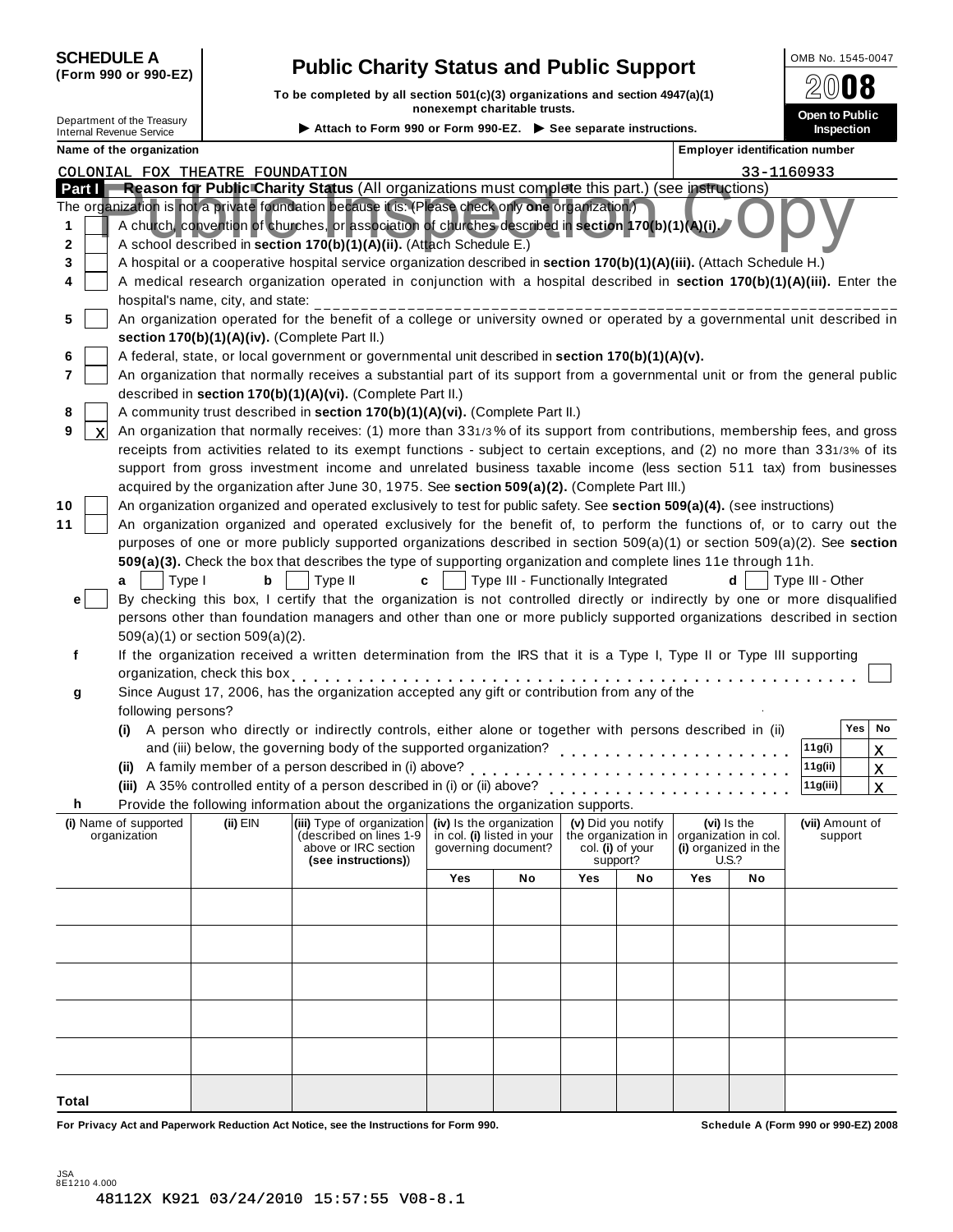| Part II           | Support Schedule for Organizations Described in Sections 170(b)(1)(A)(iv) and 170(b)(1)(A)(vi)<br>(Complete only if you checked the box on line 5, 7, or 8 of Part I.)                                                        |            |          |                 |            |          |           |
|-------------------|-------------------------------------------------------------------------------------------------------------------------------------------------------------------------------------------------------------------------------|------------|----------|-----------------|------------|----------|-----------|
|                   | <b>Section A. Public Support</b>                                                                                                                                                                                              |            |          |                 |            |          |           |
|                   | Calendar year (or fiscal year beginning in)                                                                                                                                                                                   | (a) 2004   | (b) 2005 | (c) 2006        | $(d)$ 2007 | (e) 2008 | (f) Total |
| 1<br>$\mathbf{2}$ | Gifts, grants, contributions, and<br>membership fees received. (Do not<br>include any "unusual grants.")                                                                                                                      |            |          | <b>Spection</b> |            |          |           |
|                   | Tax revenues levied for the organization's<br>benefit and either paid to or expended on<br>its behalf expression and the set of the set of the set of the set of the set of the set of the set of the set                     |            |          |                 |            |          |           |
| 3                 | The value of services or facilities<br>furnished by a governmental unit to the<br>organization without charge                                                                                                                 |            |          |                 |            |          |           |
| 4                 | Total. Add lines 1-3                                                                                                                                                                                                          |            |          |                 |            |          |           |
| 5                 | The portion of total contributions by each                                                                                                                                                                                    |            |          |                 |            |          |           |
|                   | person (other than a governmental unit or                                                                                                                                                                                     |            |          |                 |            |          |           |
|                   | publicly supported organization) included                                                                                                                                                                                     |            |          |                 |            |          |           |
|                   | on line 1 that exceeds 2% of the amount                                                                                                                                                                                       |            |          |                 |            |          |           |
|                   | shown on line 11, column (f)                                                                                                                                                                                                  |            |          |                 |            |          |           |
| 6                 | Public support. Subtract line 5 from line 4.                                                                                                                                                                                  |            |          |                 |            |          |           |
|                   | <b>Section B. Total Support</b>                                                                                                                                                                                               |            |          |                 |            |          |           |
|                   | Calendar year (or fiscal year beginning in)                                                                                                                                                                                   | (a) $2004$ | (b) 2005 | (c) 2006        | $(d)$ 2007 | (e) 2008 | (f) Total |
| 7                 | Amounts from line 4                                                                                                                                                                                                           |            |          |                 |            |          |           |
| 8                 | Gross income from interest, dividends.<br>payments received on securities loans,                                                                                                                                              |            |          |                 |            |          |           |
|                   | rents, royalties and income from similar                                                                                                                                                                                      |            |          |                 |            |          |           |
|                   | sources <b>contracts</b>                                                                                                                                                                                                      |            |          |                 |            |          |           |
| 9                 | Net income from unrelated business<br>activities, whether or not the business is<br>regularly carried on the control of the control of the control of the control of the control of the control of                            |            |          |                 |            |          |           |
| 10                | Other income. Do not include gain or<br>loss from the sale of capital assets<br>(Explain in Part IV.) <b>CONTEXA</b>                                                                                                          |            |          |                 |            |          |           |
| 11                | Total support. Add lines 7 through 10                                                                                                                                                                                         |            |          |                 |            |          |           |
| 12                | Gross receipts from related activities, etc. (See instructions.)                                                                                                                                                              |            |          |                 |            | 12       |           |
| 13                | First five years. If the Form 990 is for the organization's first, second, third, fourth, or fifth tax year as a 501(c)(3)                                                                                                    |            |          |                 |            |          |           |
|                   | organization, check this box and stop here (exception of exception of the content of the content of the content of the content of the content of the content of the content of the content of the content of the content of t |            |          |                 |            |          |           |
|                   | <b>Section C. Computation of Public Support Percentage</b>                                                                                                                                                                    |            |          |                 |            |          |           |
| 14                | Public support percentage for 2008 (line 6, column (f) divided by line 11, column (f)) $\ldots \ldots \ldots \frac{114}{14}$                                                                                                  |            |          |                 |            |          | $\%$      |
| 15                | Public support percentage from 2007 Schedule A, Part IV-A, line 26f 15                                                                                                                                                        |            |          |                 |            |          | %         |
|                   | 16a 33 1/3% support test - 2008. If the organization did not check the box on line 13, and line 14 is 33 1/3% or more, check this box                                                                                         |            |          |                 |            |          |           |
|                   | and stop here. The organization qualifies as a publicly supported organization $\ldots \ldots \ldots \ldots \ldots \ldots \ldots$                                                                                             |            |          |                 |            |          |           |
|                   | b 33 1/3% support test - 2007. If the organization did not check a box on line 13 or 16a, and line 15 is 33 1/3% or more, check this                                                                                          |            |          |                 |            |          |           |
|                   | box and stop here. The organization qualifies as a publicly supported organization $\ldots \ldots \ldots \ldots \ldots \ldots$                                                                                                |            |          |                 |            |          |           |
|                   | 17a 10%-facts-and-circumstances test - 2008. If the organization did not check a box on line 13, 16a or 16b, and line 14                                                                                                      |            |          |                 |            |          |           |
|                   | is 10% or more, and if the organization meets the "fact-and-circumstances" test, check this box and stop here. Explain                                                                                                        |            |          |                 |            |          |           |
|                   | in Part IV how the organization meets the "facts and circumstances" test. The organization qualifies as a publicly supported                                                                                                  |            |          |                 |            |          |           |
|                   |                                                                                                                                                                                                                               |            |          |                 |            |          |           |
|                   | b 10%-facts-and-circumstances test - 2007. If the organization did not check a box on line 13, 16a, 16b, or 17a, and line                                                                                                     |            |          |                 |            |          |           |
|                   | 15 is 10% or more, and if the organization meets the "facts and circumstances" test, check this box and stop here.                                                                                                            |            |          |                 |            |          |           |
|                   | Explain in Part IV how the organzation meets the "facts-and-circumstances"" test. The organization qualifies as a publicly                                                                                                    |            |          |                 |            |          |           |
|                   |                                                                                                                                                                                                                               |            |          |                 |            |          |           |
| 18                | Private foundation. If the organization did not check a box on line 13, 16a, 16b, 17a, or 17b, check this box and see                                                                                                         |            |          |                 |            |          |           |
|                   |                                                                                                                                                                                                                               |            |          |                 |            |          |           |

**Schedule A (Form 990 or 990-EZ) 2008**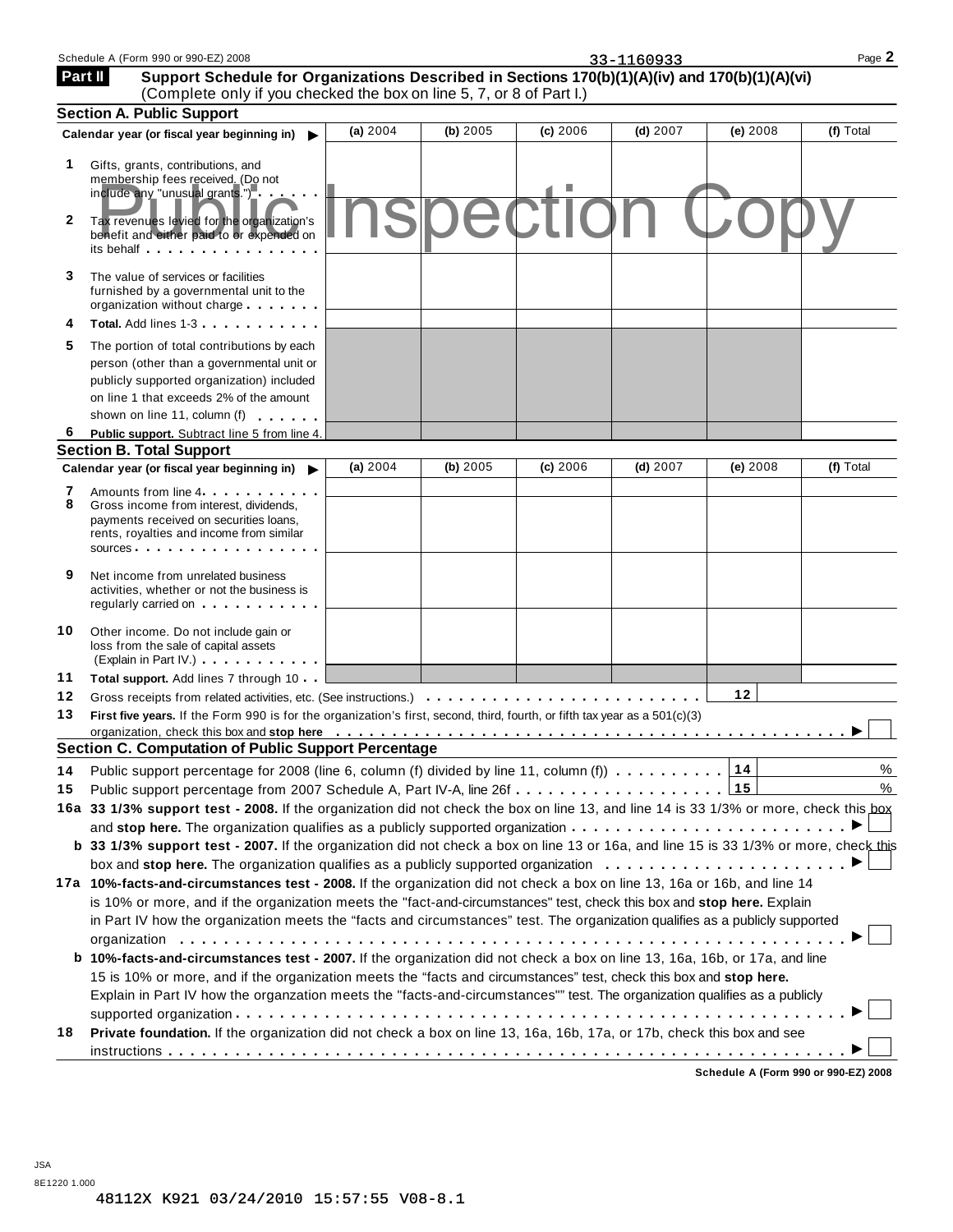| $(2)$ 2008<br>$-$<br>Schedule<br>. റററ<br>$\Omega$<br>'Form<br>- 990-<br>$\sim$ | -<br>--<br>. | ∩מ∩<br>auc , |
|---------------------------------------------------------------------------------|--------------|--------------|
|                                                                                 |              |              |

 **Part III** 

|              | (Complete only if you checked the box on line 9 of Part I.)                                                                                                                                                                   |            |          |          |            |    |          |                                      |
|--------------|-------------------------------------------------------------------------------------------------------------------------------------------------------------------------------------------------------------------------------|------------|----------|----------|------------|----|----------|--------------------------------------|
|              | <b>Section A. Public Support</b>                                                                                                                                                                                              |            |          |          |            |    |          |                                      |
|              | Calendar year (or fiscal year beginning in) $\blacktriangleright$                                                                                                                                                             | (a) 2004   | (b) 2005 | (c) 2006 | $(d)$ 2007 |    | (e) 2008 | (f) Total                            |
| $\mathbf 1$  | Gifts,<br>grants,<br>contributions,<br>and                                                                                                                                                                                    |            |          |          |            |    |          |                                      |
|              | membership fees received. (Do not include                                                                                                                                                                                     |            |          |          |            |    |          |                                      |
|              | $\frac{1}{2}$ any "unusual grants.") $\blacksquare$                                                                                                                                                                           |            |          |          | 119,461.   |    | 304,536. | 423,997.                             |
| $\mathbf{2}$ | Gross receipts from admissions, merchandise                                                                                                                                                                                   |            |          |          |            |    |          |                                      |
|              | sold or services performed, or facilities                                                                                                                                                                                     |            |          |          |            |    |          |                                      |
|              | furnished in any activity that is related to the                                                                                                                                                                              |            |          |          |            |    |          |                                      |
|              | organization's tax-exempt purpose                                                                                                                                                                                             |            |          |          |            |    | 4,736    | 4,736.                               |
| 3            | Gross receipts from activities that are not an                                                                                                                                                                                |            |          |          |            |    |          |                                      |
|              | unrelated trade or business under section 513                                                                                                                                                                                 |            |          |          |            |    |          |                                      |
| 4            | Tax revenues levied for the organization's                                                                                                                                                                                    |            |          |          |            |    |          |                                      |
|              | benefit and either paid to or expended on                                                                                                                                                                                     |            |          |          |            |    |          |                                      |
|              | its behalf entertainment and the set of the set of the set of the set of the set of the set of the set of the                                                                                                                 |            |          |          |            |    |          |                                      |
| 5            | The value of services or facilities                                                                                                                                                                                           |            |          |          |            |    |          |                                      |
|              | furnished by a governmental unit to the                                                                                                                                                                                       |            |          |          |            |    |          |                                      |
|              | organization without charge                                                                                                                                                                                                   |            |          |          |            |    |          |                                      |
| 6            | Total. Add lines 1-5 [10] No. 1                                                                                                                                                                                               |            |          |          | 119,461    |    | 309,272. | 428,733.                             |
|              | 7a Amounts included on lines 1, 2, and 3                                                                                                                                                                                      |            |          |          |            |    |          |                                      |
|              | received from disqualified persons                                                                                                                                                                                            |            |          |          |            |    |          |                                      |
|              | <b>b</b> Amounts included on lines 2 and 3<br>received from other than disqualified                                                                                                                                           |            |          |          |            |    |          |                                      |
|              | persons that exceed the greater of 1% of                                                                                                                                                                                      |            |          |          |            |    |          |                                      |
|              | the total of lines 9, 10c, 11, and 12 for the<br>vear or \$5,000                                                                                                                                                              |            |          |          |            |    |          |                                      |
|              | c Add lines 7a and 7b                                                                                                                                                                                                         |            |          |          |            |    |          |                                      |
| 8            | Public support (Subtract line 7c from                                                                                                                                                                                         |            |          |          |            |    |          |                                      |
|              |                                                                                                                                                                                                                               |            |          |          |            |    |          | 428,733.                             |
|              | <b>Section B. Total Support</b>                                                                                                                                                                                               |            |          |          |            |    |          |                                      |
|              | Calendar year (or fiscal year beginning in) $\blacktriangleright$                                                                                                                                                             | (a) $2004$ | (b) 2005 | (c) 2006 | $(d)$ 2007 |    | (e) 2008 | (f) Total                            |
| 9            | Amounts from line 6                                                                                                                                                                                                           |            |          |          | 119,461    |    | 309,272. | 428,733.                             |
|              | 10a Gross income from interest, dividends,<br>payments received on securities loans,                                                                                                                                          |            |          |          |            |    |          |                                      |
|              | rents, royalties and income from similar                                                                                                                                                                                      |            |          |          |            |    |          |                                      |
|              | sources experiences and the set of the set of the set of the set of the set of the set of the set of the set of the set of the set of the set of the set of the set of the set of the set of the set of the set of the set of |            |          |          | 273        |    | 562      | 835.                                 |
|              | <b>b</b> Unrelated business taxable income (less                                                                                                                                                                              |            |          |          |            |    |          |                                      |
|              | section 511 taxes) from businesses                                                                                                                                                                                            |            |          |          |            |    |          |                                      |
|              | acquired after June 30, 1975                                                                                                                                                                                                  |            |          |          |            |    |          |                                      |
|              | c Add lines 10a and 10b                                                                                                                                                                                                       |            |          |          | 273        |    | 562      | 835.                                 |
| 11           | Net income from unrelated business                                                                                                                                                                                            |            |          |          |            |    |          |                                      |
|              | activities not included in line 10b,<br>whether or not the business is regularly                                                                                                                                              |            |          |          |            |    |          |                                      |
|              | carried on experience and the carried on                                                                                                                                                                                      |            |          |          |            |    |          |                                      |
| 12           | Other income. Do not include gain or                                                                                                                                                                                          |            |          |          |            |    |          |                                      |
|              | loss from the sale of capital assets                                                                                                                                                                                          |            |          |          |            |    |          |                                      |
|              | (Explain in Part IV.)                                                                                                                                                                                                         |            |          |          |            |    |          |                                      |
| 13           | Total support. (Add lines 9, 10c, 11,                                                                                                                                                                                         |            |          |          |            |    |          |                                      |
|              | and 12.) $\cdots$ $\cdots$ $\cdots$ $\cdots$                                                                                                                                                                                  |            |          |          |            |    |          | 429,568.                             |
| 14           | First five years. If the Form 990 is for the organization's first, second, third, fourth, or fifth tax year as a section 501(c)(3)                                                                                            |            |          |          |            |    |          |                                      |
|              |                                                                                                                                                                                                                               |            |          |          |            |    |          | $\mathbf x$                          |
|              | <b>Section C. Computation of Public Support Percentage</b>                                                                                                                                                                    |            |          |          |            |    |          |                                      |
| 15           |                                                                                                                                                                                                                               |            |          |          |            | 15 |          | %                                    |
| 16           |                                                                                                                                                                                                                               |            |          |          |            | 16 |          | %                                    |
|              | Section D. Computation of Investment Income Percentage                                                                                                                                                                        |            |          |          |            |    |          |                                      |
| 17           | Investment income percentage for 2008 (line 10c, column (f) divided by line 13, column (f))                                                                                                                                   |            |          |          |            | 17 |          | %                                    |
| 18           |                                                                                                                                                                                                                               |            |          |          |            | 18 |          | %                                    |
|              | 19a 33 1/3% support tests - 2008. If the organization did not check the box on line 14, and line 15 is more than 33 1/3%, and line                                                                                            |            |          |          |            |    |          |                                      |
|              | 17 is not more than 33 1/3%, check this box and stop here. The organization qualifies as a publicly supported organization                                                                                                    |            |          |          |            |    |          |                                      |
|              | b 33 1/3% support tests - 2007. If the organization did not check a box on line 14 or line 19a, and line 16 is more than 33 1/3%, and                                                                                         |            |          |          |            |    |          |                                      |
|              | line 18 is not more than 33 1/3%, check this box and stop here. The organization qualifies as a publicly supported organization                                                                                               |            |          |          |            |    |          |                                      |
| 20           |                                                                                                                                                                                                                               |            |          |          |            |    |          |                                      |
| 8E1221 1.000 |                                                                                                                                                                                                                               |            |          |          |            |    |          | Schedule A (Form 990 or 990-EZ) 2008 |

**Support Schedule for Organizations Described in Section 509(a)(2)**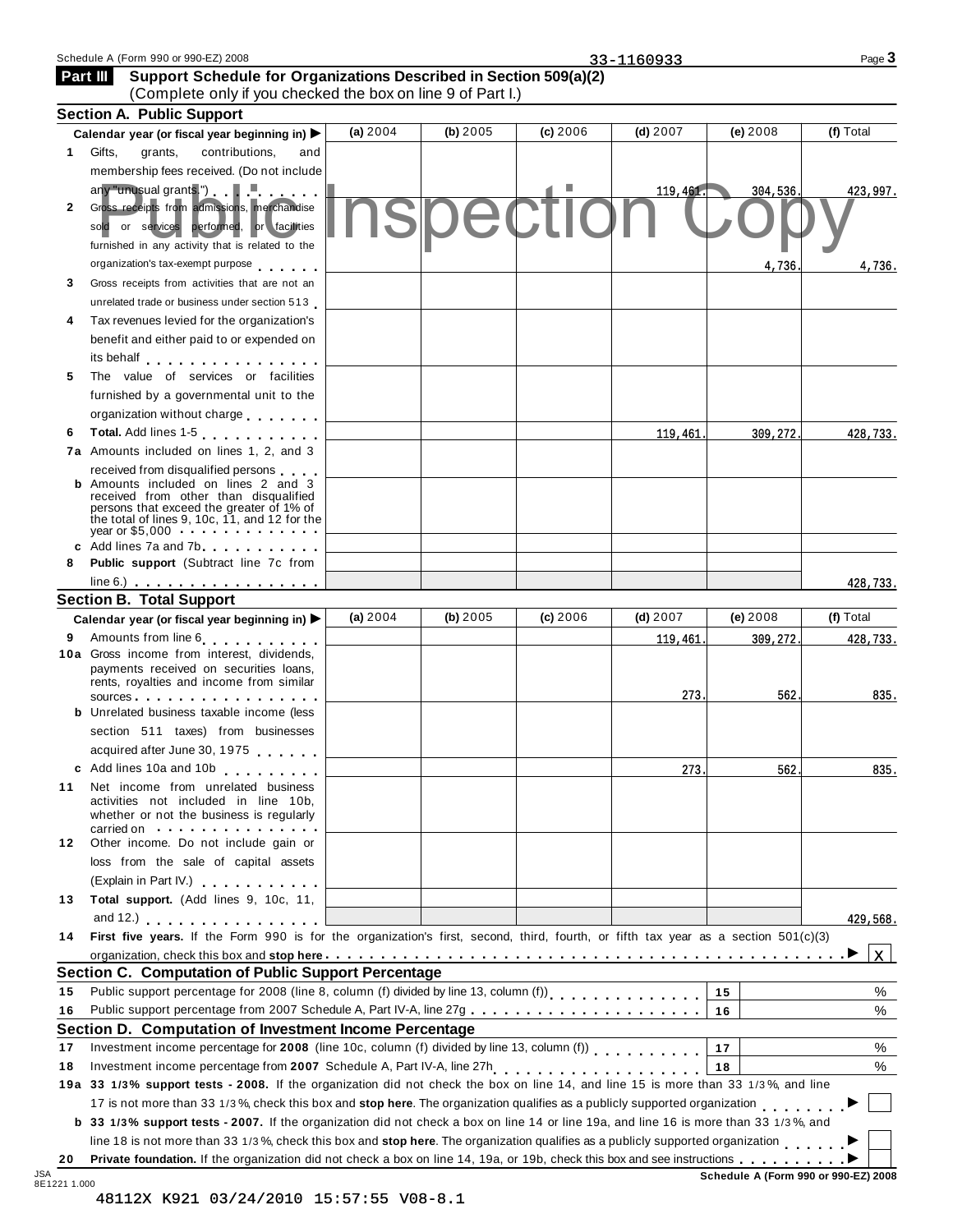**Part IV** Supplemental Information. Complete this part to provide the explanation required by Part II, line 10; Part II, line 17a or 17b; or Part III, line 12. Provide any other additional information. (see instructions)

| <b>Public Inspection Copy</b> |
|-------------------------------|
|                               |
|                               |
|                               |
|                               |
|                               |
|                               |
|                               |
|                               |
|                               |
|                               |
|                               |
|                               |

8E1222 1.000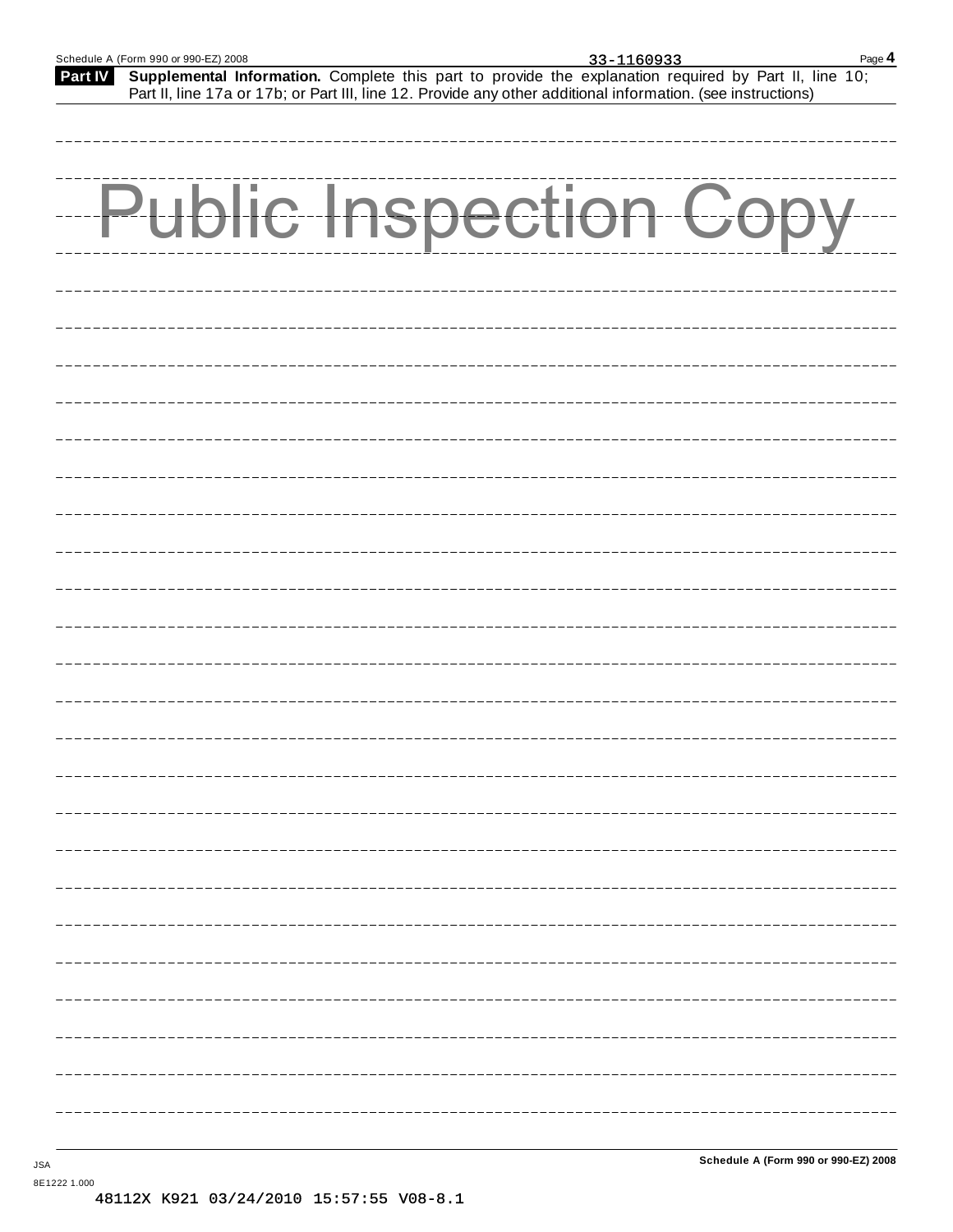| <b>Schedule B</b><br>(Form 990, 990-EZ,<br>or 990-PF)  |  |
|--------------------------------------------------------|--|
| Department of the Treasury<br>Internal Revenue Service |  |

#### **Schedule of Contributors**  $\vert$  OMB No. 1545-0047

 $\triangleright$  Attach to Form 990, 990-EZ, and 990-PF.  $\bigotimes$ 



| Name of the organization                     |                                                                             | <b>Employer identification number</b> |
|----------------------------------------------|-----------------------------------------------------------------------------|---------------------------------------|
| COLONIAL FOX THEATRE FOUNDATION              |                                                                             |                                       |
| Organization type (check one):<br>Filers of: | <b>C. INSPECTION CO</b><br>Section:                                         | 83-1160933                            |
| Form 990 or 990-EZ                           | 501(c)(03)<br>) (enter number) organization<br>X                            |                                       |
|                                              | $4947(a)(1)$ nonexempt charitable trust not treated as a private foundation |                                       |
|                                              | 527 political organization                                                  |                                       |
| Form 990-PF                                  | $501(c)(3)$ exempt private foundation                                       |                                       |
|                                              | $4947(a)(1)$ nonexempt charitable trust treated as a private foundation     |                                       |
|                                              | $501(c)(3)$ taxable private foundation                                      |                                       |
|                                              |                                                                             |                                       |

Check if your organization is covered by the **General Rule** or a **Special Rule.** (**Note.** Only a section 501(c)(7), (8), or (10) organization can check boxes for both the General Rule and a Special Rule. See instructions.)

#### **General Rule**

 $\underline{\mathbf{x}}$  For organizations filing Form 990, 990-EZ, or 990-PF that received, during the year, \$5,000 or more (in money or property) from any one contributor. Complete Parts I and II.

#### **Special Rules**

For a section 501(c)(3) organization filing Form 990, or Form 990-EZ, that met the 331/3% support test of the regulations under sections 509(a)(1)/170(b)(1)(A)(vi), and received from any one contributor, during the year, a contribution of the greater of **(1)** \$5,000 or **(2)** 2% of the amount on Form 990, Part VIII, line 1h or 2% of the amount on Form 990-EZ, line 1. Complete Parts I and II.

For a section 501(c)(7), (8), or (10) organization filing Form 990, or Form 990-EZ, that received from any one contributor, during the year, aggregate contributions or bequests of more than \$1,000 for use *exclusively* for religious, charitable, scientific, literary, or educational purposes, or the prevention of cruelty to children or animals. Complete Parts I, II, and III.

For a section 501(c)(7), (8), or (10) organization filing Form 990, or Form 990-EZ, that received from any one contributor, during the year, some contributions for use *exclusively* for religious, charitable, etc., purposes, but these contributions did not aggregate to more than \$1,000. (If this box is checked, enter here the total contributions that were received during the year for an *exclusively* religious, charitable, etc., purpose. Do not complete any of the parts unless the **General Rule** applies to this organization because it received nonexclusively religious, charitable, etc., contributions of \$5,000 or more during the year.) mmmmmmmmmmmmmmmmmmmmmmmmmmmmmmmmmmmmmmmmmmmm I \$

**Caution.** Organizations that are not covered by the General Rule and/or the Special Rules do not file Schedule B (Form 990, 990-EZ, or 990-PF), but they **must** answer "No" on Part IV, line 2 of their Form 990, or check the box in the heading of their Form 990-EZ, or on line 2 of their Form 990-PF, to certify that they do not meet the filing requirements of Schedule B (Form 990, 990-EZ, or 990-PF).

**For Privacy Act and Paperwork Reduction Act Notice, see the Instructions for Form 990. These instructions will be issued separately.**

**Schedule B (Form 990, 990-EZ, or 990-PF) (2008)**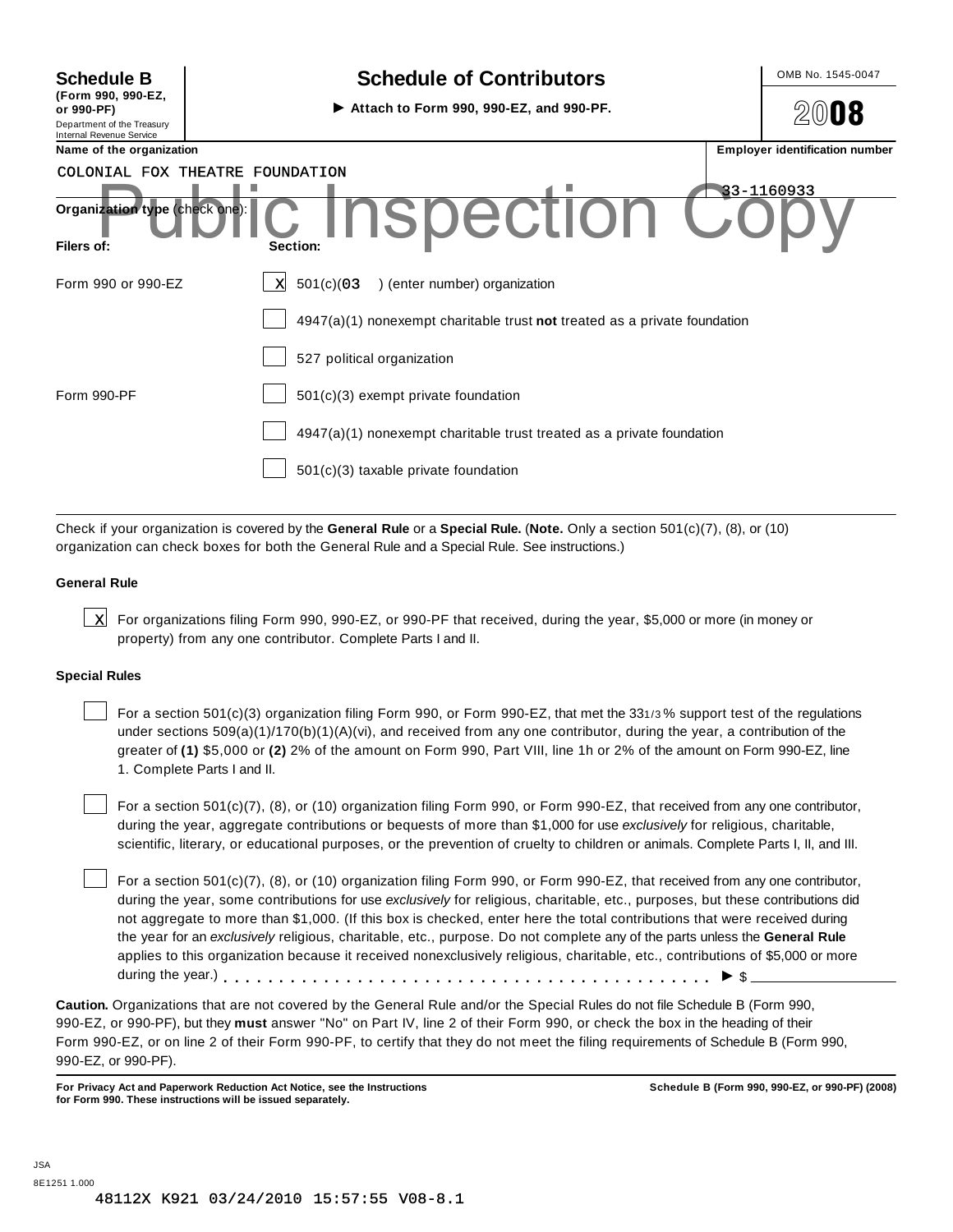**Name of organization Employer identification number** COLONIAL FOX THEATRE FOUNDATION

33-1160933

| Part I                  | <b>Contributors</b> (see instructions) |                                       |                                                                                                                 |
|-------------------------|----------------------------------------|---------------------------------------|-----------------------------------------------------------------------------------------------------------------|
| (a)<br>No.              | (b)<br>Name, address, and ZIP + 4      | (c)<br><b>Aggregate contributions</b> | (d)<br>Type of contribution                                                                                     |
| 1                       | Р                                      | 7,500.<br>\$                          | <b>Person</b><br>Payroll<br>Noncash                                                                             |
|                         | 64802-0008<br>JOPLIN, MO               |                                       | (Complete Part II if there is<br>a noncash contribution.)                                                       |
| (a)<br>No.              | (b)<br>Name, address, and ZIP + 4      | (c)<br><b>Aggregate contributions</b> | (d)<br>Type of contribution                                                                                     |
| $\overline{\mathbf{2}}$ | 66762<br>PITTSBURG, KS                 | \$<br>30,000.                         | х<br>Person<br>Payroll<br><b>Noncash</b><br>(Complete Part II if there is<br>a noncash contribution.)           |
| (a)<br>No.              | (b)<br>Name, address, and ZIP + 4      | (c)<br><b>Aggregate contributions</b> | (d)<br>Type of contribution                                                                                     |
| 3                       | <b>VARIOUS</b>                         | \$<br>7,191.                          | $\mathbf x$<br>Person<br>Payroll<br><b>Noncash</b><br>(Complete Part II if there is<br>a noncash contribution.) |
| (a)<br>No.              | (b)<br>Name, address, and ZIP + 4      | (c)<br><b>Aggregate contributions</b> | (d)<br>Type of contribution                                                                                     |
| 4                       | 66762<br>PITTSBURG, KS                 | \$<br>250,000.                        | $\mathbf x$<br>Person<br>Payroll<br><b>Noncash</b><br>(Complete Part II if there is<br>a noncash contribution.) |
| (a)<br>No.              | (b)<br>Name, address, and ZIP + 4      | (c)<br><b>Aggregate contributions</b> | (d)<br>Type of contribution                                                                                     |
|                         |                                        | \$                                    | Person<br>Payroll<br><b>Noncash</b><br>(Complete Part II if there is<br>a noncash contribution.)                |
| (a)<br>No.              | (b)<br>Name, address, and ZIP + 4      | (c)<br><b>Aggregate contributions</b> | (d)<br>Type of contribution                                                                                     |
|                         |                                        | \$                                    | Person<br>Payroll<br><b>Noncash</b><br>(Complete Part II if there is                                            |
| <b>JSA</b>              | 03/24/2010 15:57:55                    |                                       | a noncash contribution.)<br>Schedule B (Form 990, 990-EZ, or 990-PF) (2008)                                     |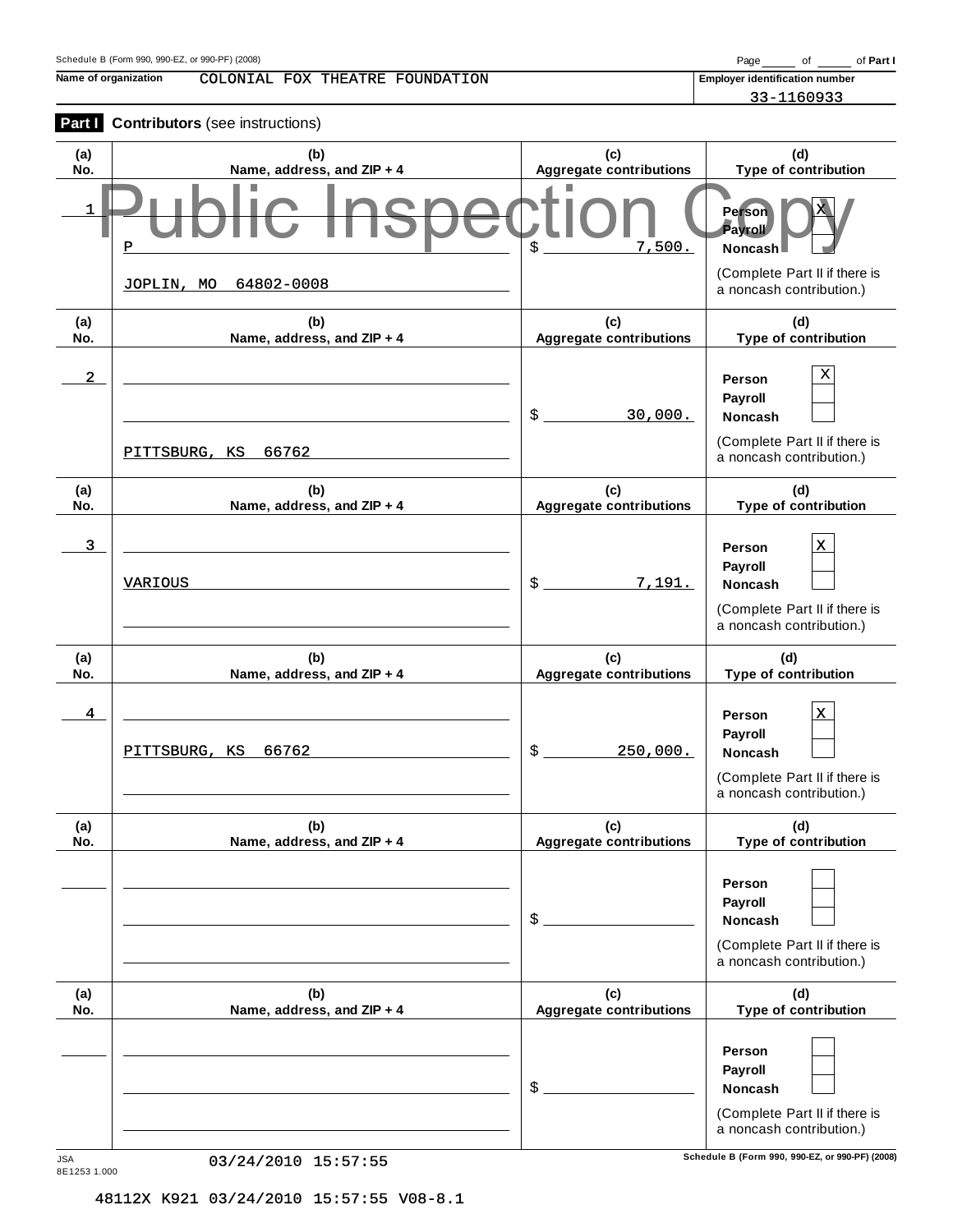FORM 990EZ, PART I - INVESTMENT INCOME ======================================

DESCR**IPTI**ON -----<mark>---</mark>\*†-AMOUNT  $\neg$   $\neg$ INTEREST INCOME 562. **Public Inspection Copy** 

 $\blacksquare$  TOTAL  $\blacksquare$  562. ------------ ============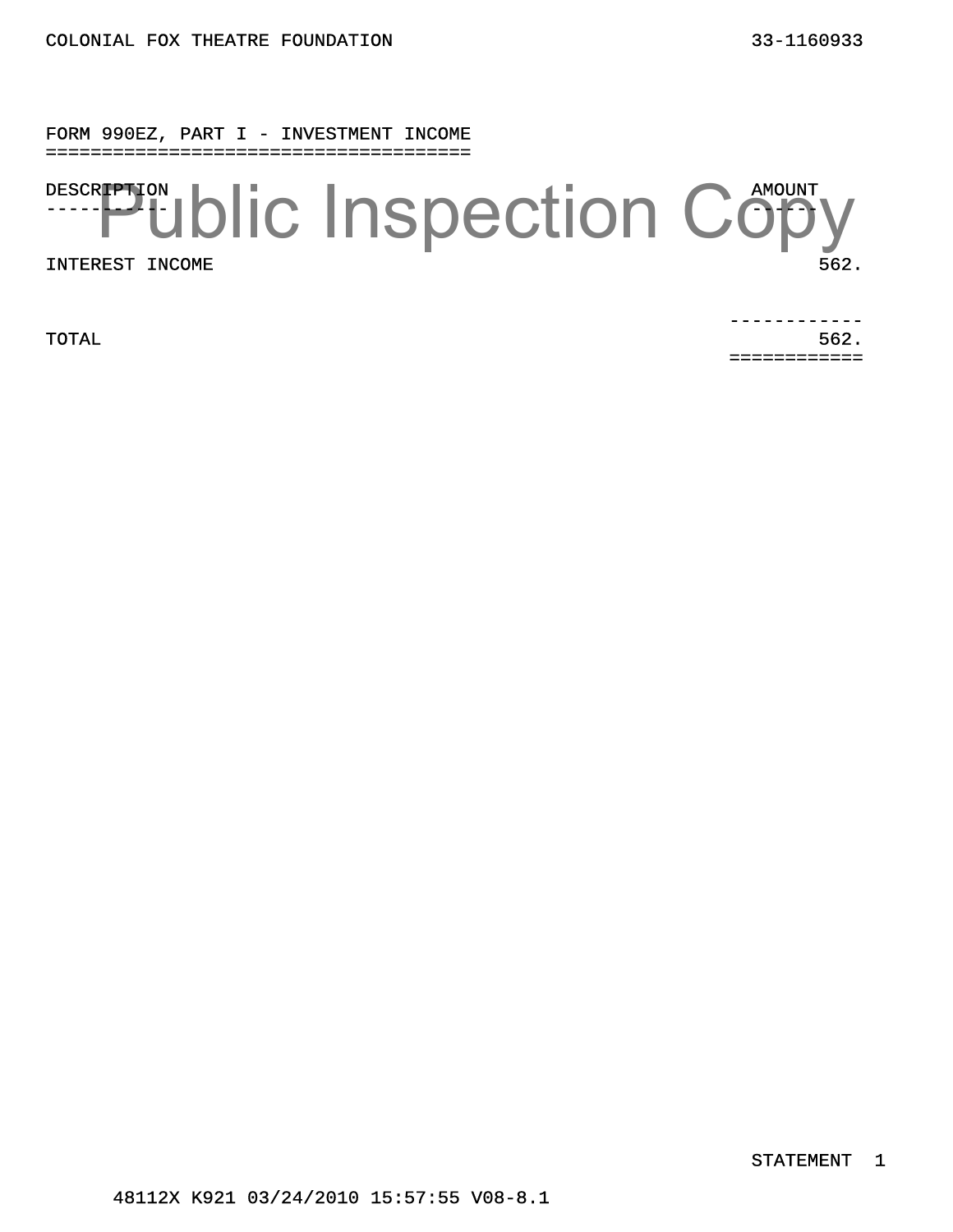### COLONIAL FOX THEATRE FOUNDATION 33-1160933 Public Inspection Copy

#### FORM 990EZ, PART I - SPECIAL EVENTS AND ACTIVITIES ==================================================

|                     | GROSS          | <b>DIRECT</b>   | <b>NET</b>    |  |
|---------------------|----------------|-----------------|---------------|--|
| DESCRIPTION         | <b>REVENUE</b> | <b>EXPENSES</b> | <b>INCOME</b> |  |
|                     |                |                 |               |  |
| VARIOUS FUNDRAISING | 4,736.         | 2,319.          | 2,417.        |  |
|                     |                |                 |               |  |
| TOTALS              | 4,736.         | 2,319.          | 2,417.        |  |
|                     |                |                 |               |  |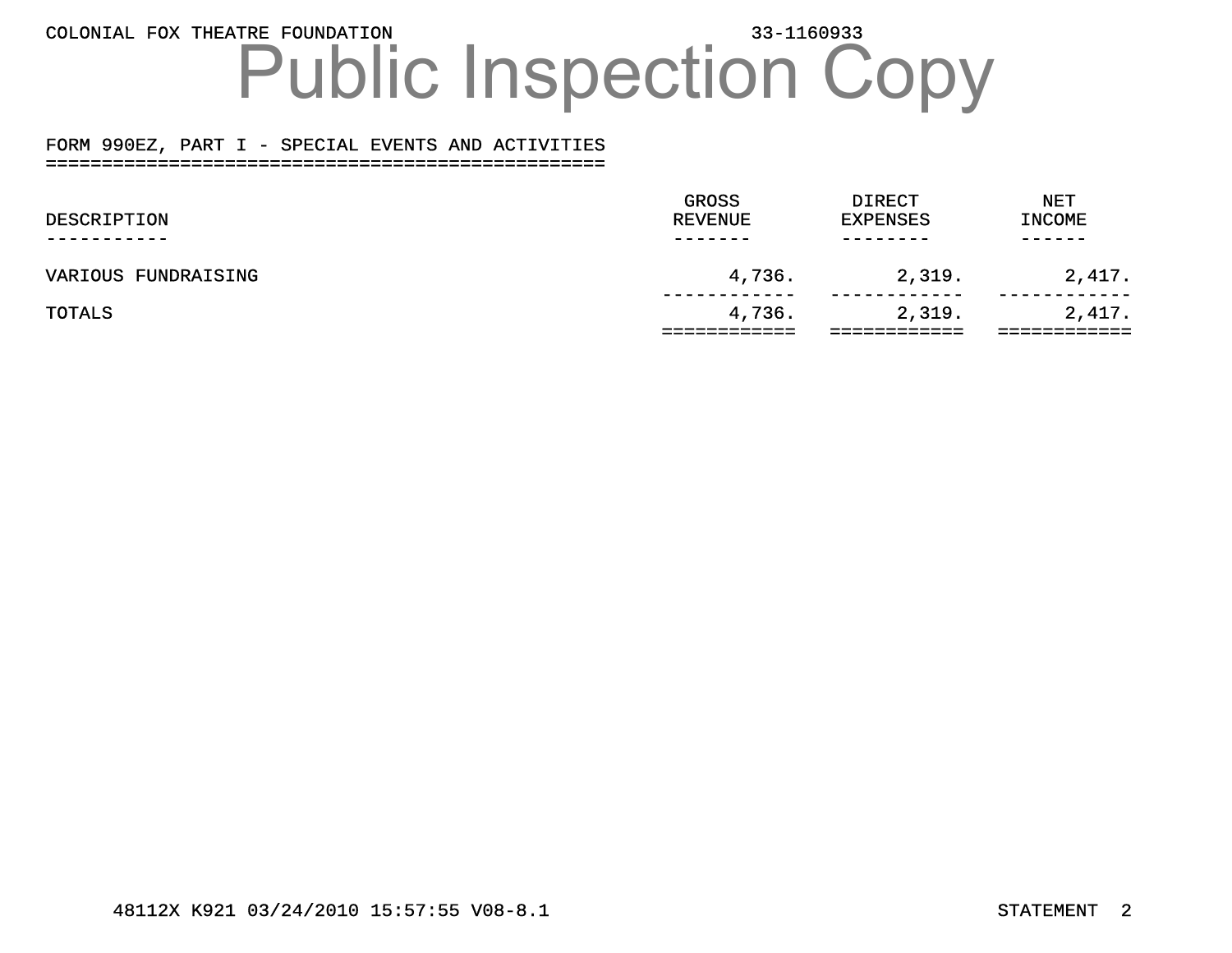| <b>TRAVEL</b><br>CONFERENCES, CONVENTIONS<br>DEPRECIATION<br><b>PROMOTIONS</b><br>PROGRAMS<br><b>MISCELLANEOUS</b><br>MEMBERSHIP DUES<br><b>INSURANCE</b><br>CREDIT CARD FEES<br>ADVERTISING<br><b>BANK CHARGES</b><br>DEVELOPMENT | <b>SUPPLIES UDIC INSpection Cop</b><br>825.<br>632.<br>25.<br>668.<br>1,039.<br>1,050.<br>3,104.<br>8.<br>2,083.<br>67.<br>1,182. |
|------------------------------------------------------------------------------------------------------------------------------------------------------------------------------------------------------------------------------------|-----------------------------------------------------------------------------------------------------------------------------------|
| WEBSITE                                                                                                                                                                                                                            | 945.                                                                                                                              |
| TOTAL                                                                                                                                                                                                                              | 15,265.                                                                                                                           |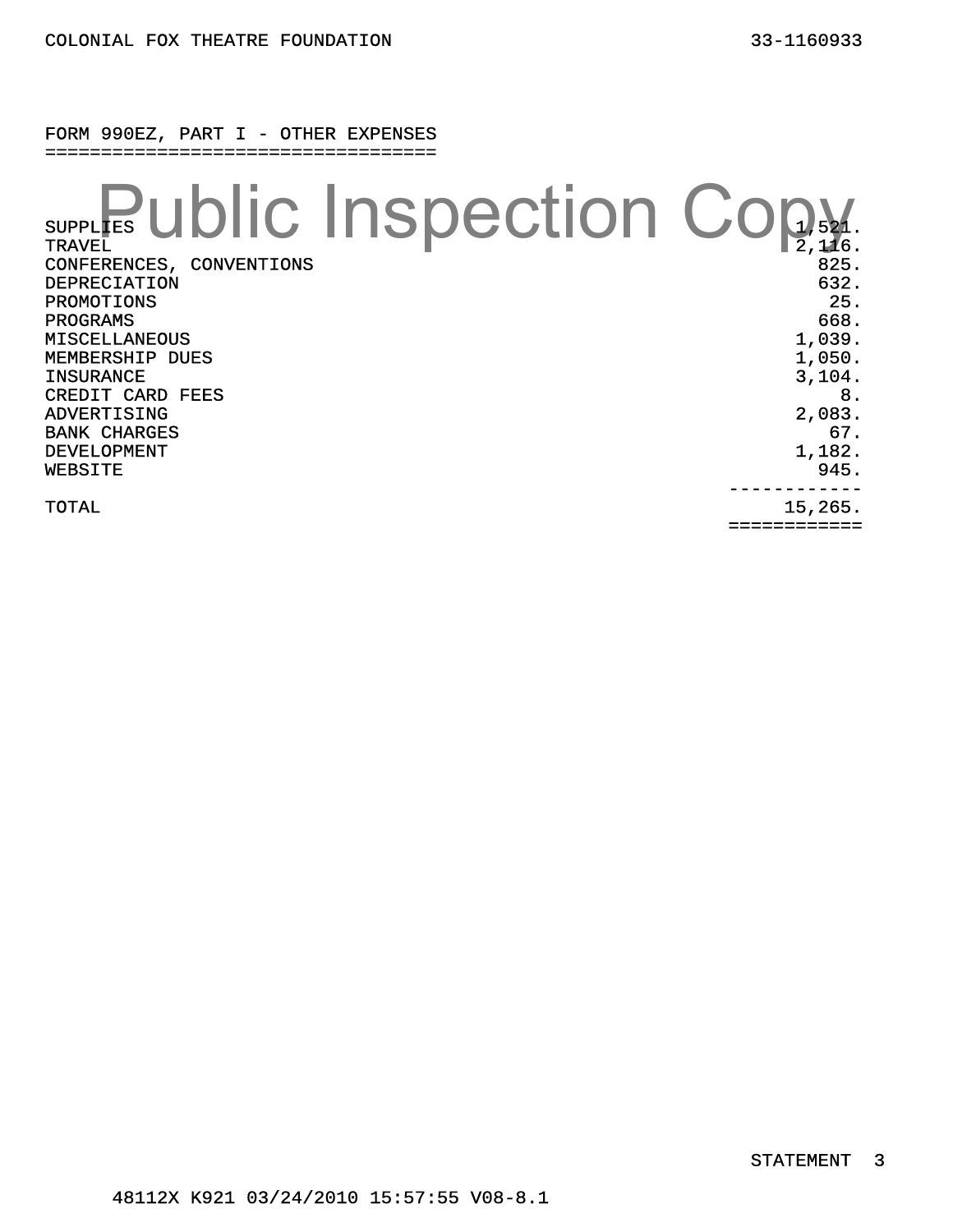FORM 990EZ, PART II - CASH, SAVINGS AND INVESTMENTS ===================================================

DESCRIPTION -----**-**----<del>-</del>-BEGINNING OF YEAR ------- END YEAR ------- DESCRIPTON DIC INSPECTICLE PEGINING COPYEAR SAVINGS 14,548. 230,944. TOTALS 57,679. --------------- =============== =============== 276,978. ---------------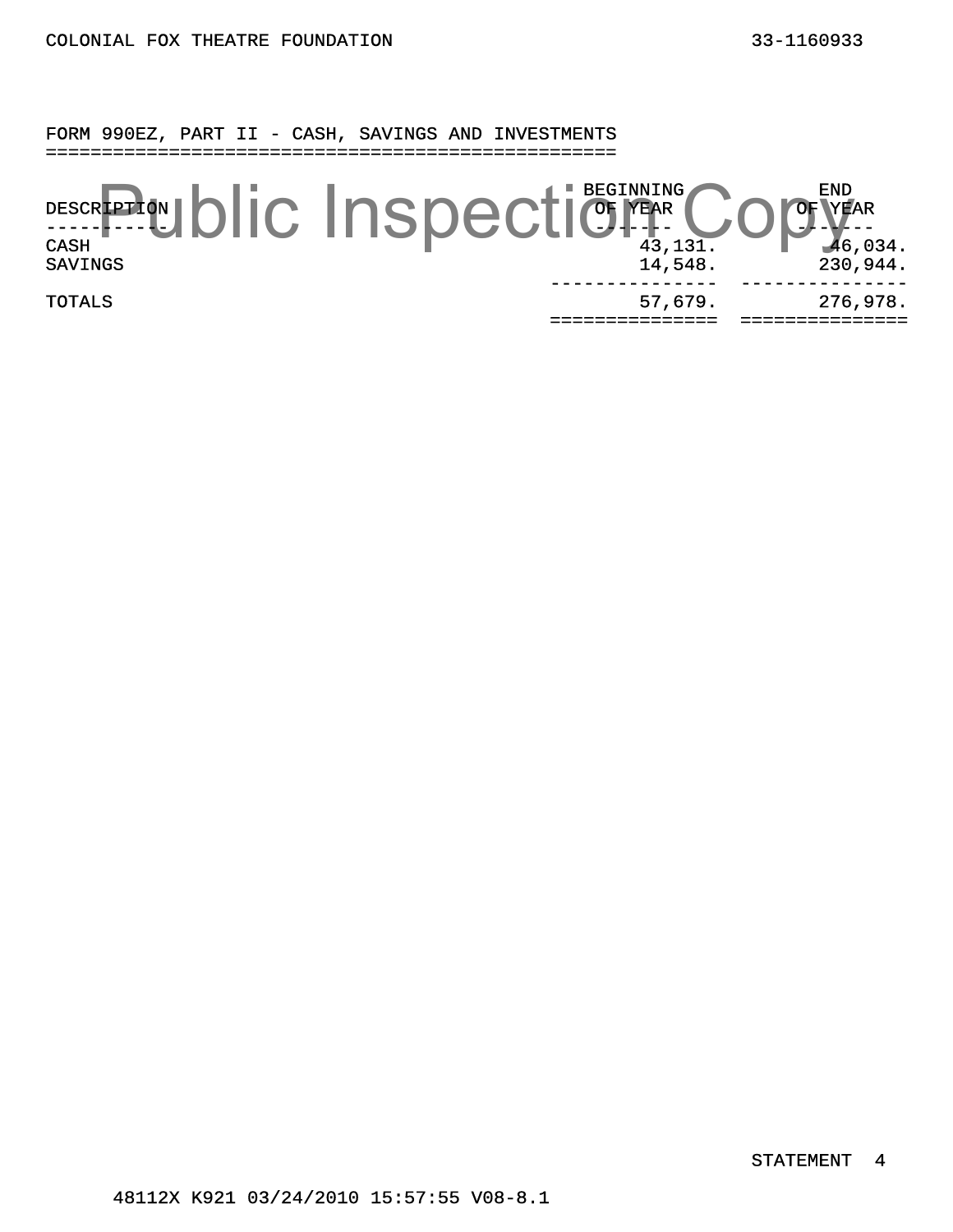#### FORM 990EZ, PART II - TOTAL LIABILITIES =======================================

DESCRIPTION ----------- BEGINNING OF YEAR -----MORTGAGES AND OTHER NOTES PAYABLE 19,648. TOTALS 19,648. --------------- REPLANT ONCE INSPECTICLE COPY

===============

STATEMENT 5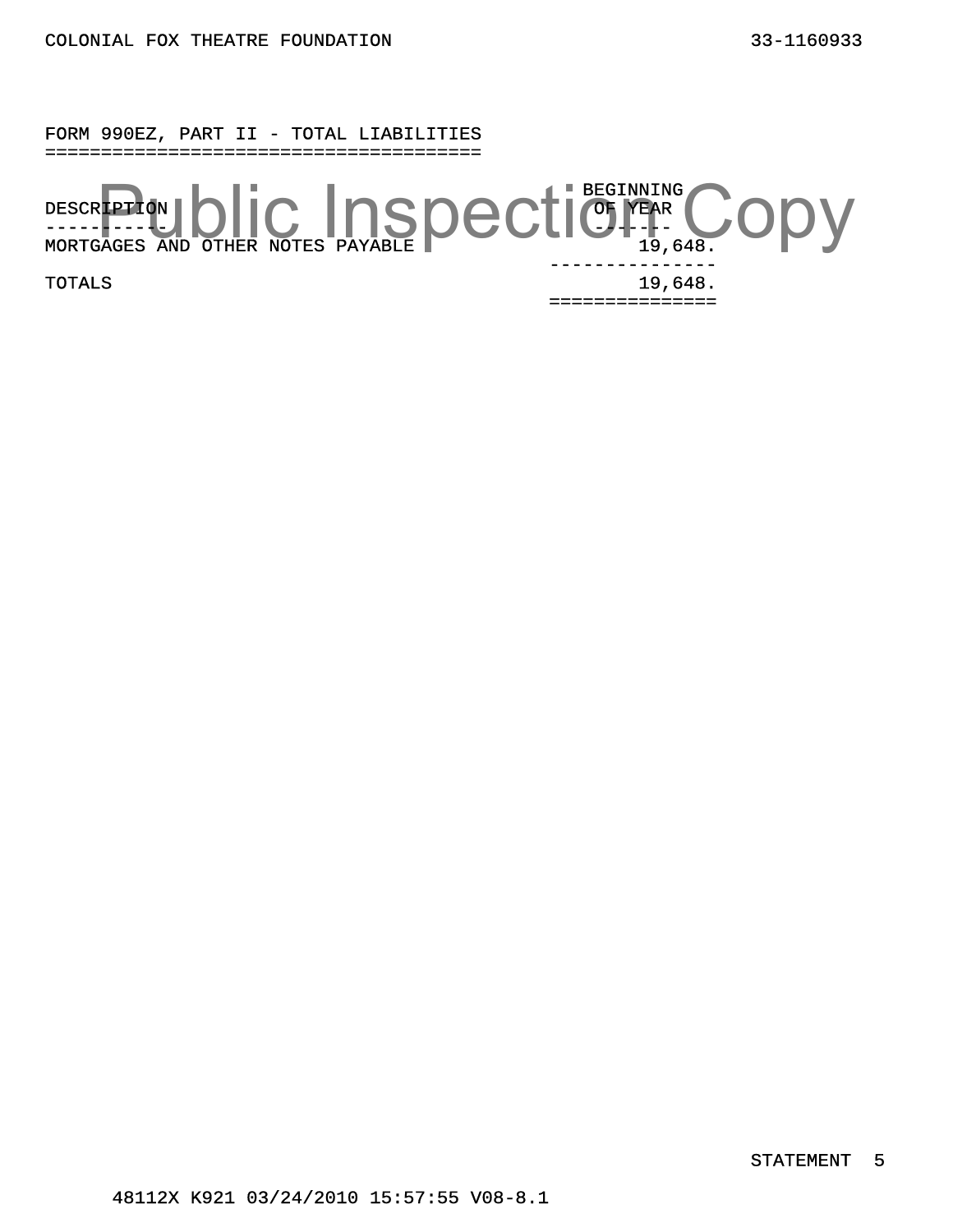FORM 990EZ, PART III - ORGANIZATION'S PRIMARY EXEMPT PURPOSE ============================================================

TO ACQUIRE, MAINTAIN AND OPERATE THE HISTORICAL COLONIAL-FOX THEATRE BUILDING IN PITTSBURG, KS AND PARKS AND OTHER COMMUNITY LANDMARKS FOR THE USE AND BENEFIT OF THE RESIDENTS OF PITTSBURG, KS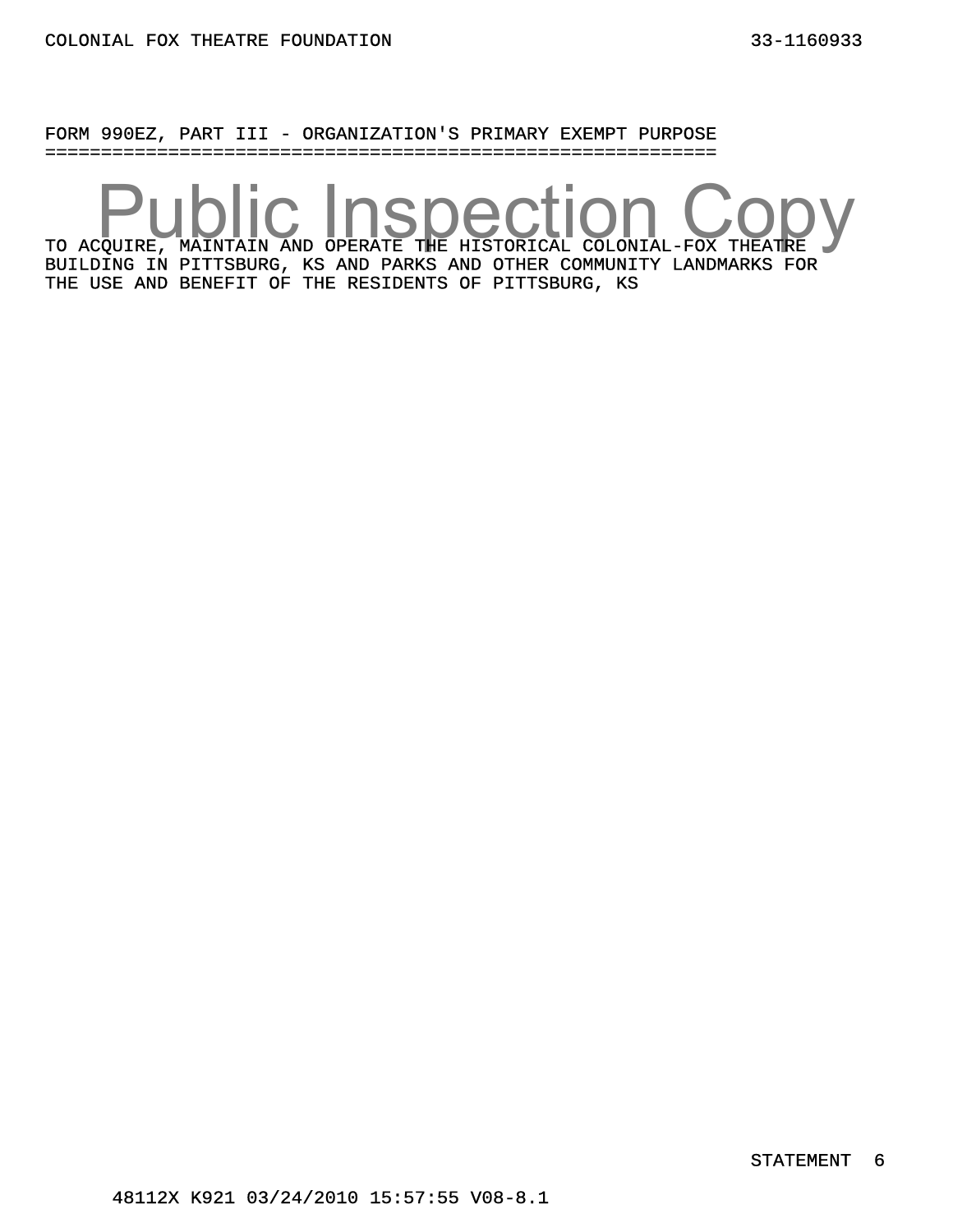FORM 990EZ, PART III - STATEMENT OF PROGRAM SERVICE ACCOMPLISHMENTS ===================================================================

PROGRAM SERVICE ACCOMPLISHMENT 1 ------------------------------- spection Copy

TO PROMOTE, CONDUCT AND CARRY ON CHARITABLE, CULTURAL, RECREATIONAL, AND EDUCATIONAL PROGRAMS FOR THE CITIZENS OF PITTSBURG, KS AND THE SURROUNDING AREA. ALSO TO PROMOTE THE HISTORY AND HERITAGE OF THE COMMUNITY AND ITS LANDMARKS.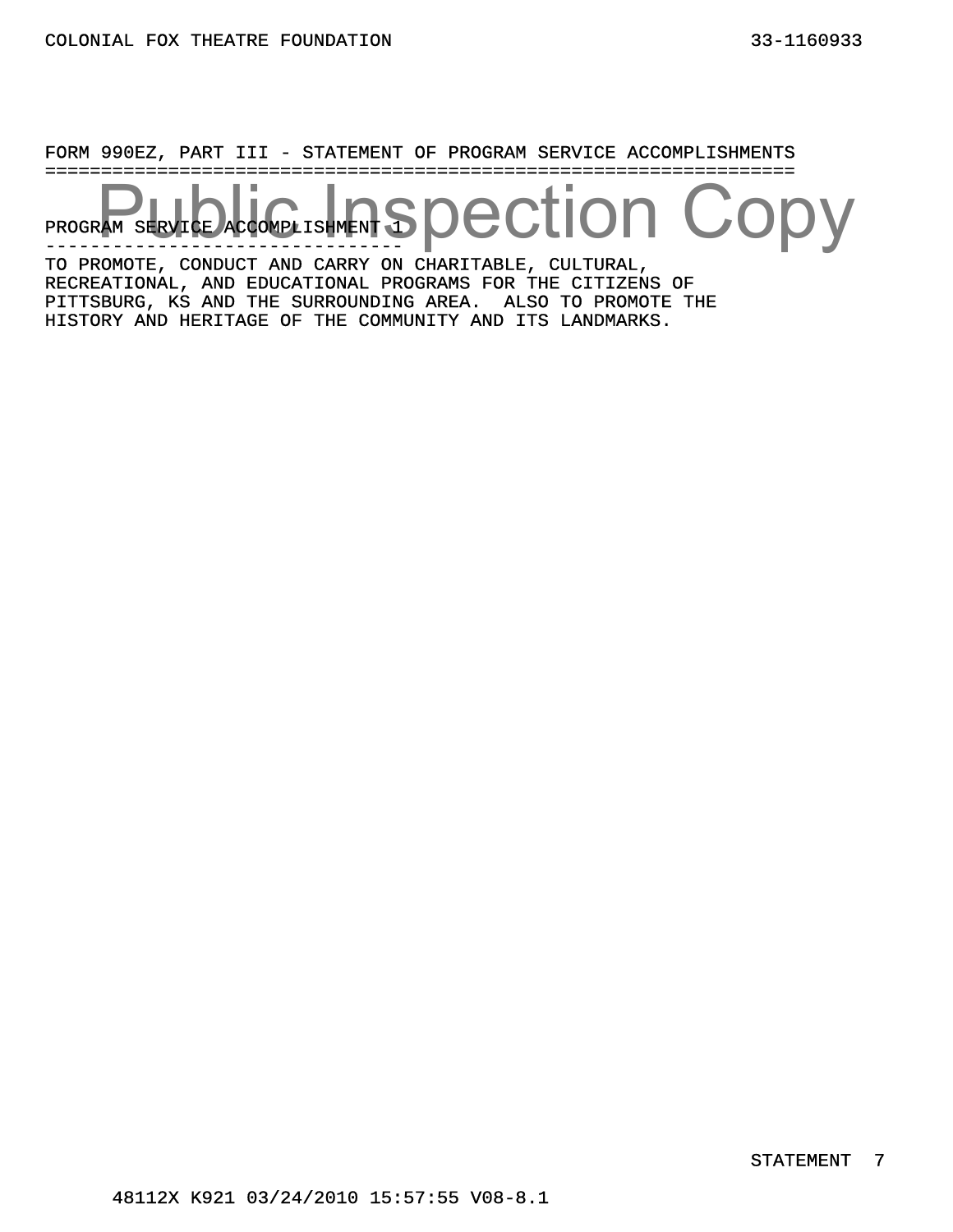| COLONIAL FOX THEATRE FOUNDATION         |                                                                               | 33-1160933          |               |                   |
|-----------------------------------------|-------------------------------------------------------------------------------|---------------------|---------------|-------------------|
|                                         | FORM 990EZ, PART IV - LIST OF OFFICERS, DIRECTORS, TRUSTEES AND KEY EMPLOYEES |                     |               |                   |
|                                         | TITLE AND AVERAGE                                                             |                     | CONTRIBUTIONS | EXPENSE ACCT.     |
|                                         | <b>HOURS PER WEEK</b>                                                         |                     | TO EMPLOYEE   | AND OTHER         |
| NAME AND ADDRESS                        | DEVOTED TO POSITION                                                           | <b>COMPENSATION</b> | BENEFIT PLANS | <b>ALLOWANCES</b> |
| ----------------                        | -------------------                                                           | ------------        | ------------- | ----------        |
| <b>VONNIE CORSINI</b>                   | <b>PRESIDENT</b>                                                              | <b>NONE</b>         | <b>NONE</b>   | <b>NONE</b>       |
| 1045 E 520 AVE                          | 40.                                                                           |                     |               |                   |
| PITTSBURG, KS 66762                     |                                                                               |                     |               |                   |
| DR BRAD HODSON                          | <b>VICE PRESIDENT</b>                                                         | <b>NONE</b>         | <b>NONE</b>   | <b>NONE</b>       |
| 505 UTAH                                | 5.                                                                            |                     |               |                   |
| PITTSBURG, KS 66762                     |                                                                               |                     |               |                   |
|                                         |                                                                               |                     |               |                   |
| ANN ELLIOTT                             | <b>SECRETARY</b>                                                              | <b>NONE</b>         | <b>NONE</b>   | <b>NONE</b>       |
| 1207 IMPERIAL DR<br>PITTSBURG, KS 66762 | 5.                                                                            |                     |               |                   |
|                                         |                                                                               |                     |               |                   |
| AARON BESPERAT                          | TREASURER/FINANCE CHAIR                                                       | <b>NONE</b>         | <b>NONE</b>   | <b>NONE</b>       |
| PO BOX 366                              | 5.                                                                            |                     |               |                   |
| PITTSBURG, KS 66762                     |                                                                               |                     |               |                   |
| DR GINA PINAMONTI                       | DEVELOPMENT CHAIR                                                             | <b>NONE</b>         | <b>NONE</b>   | <b>NONE</b>       |
| 2602 S ROUSE                            | 5.                                                                            |                     |               |                   |
| PITTSBURG, KS 66762                     |                                                                               |                     |               |                   |
| PAT JONES                               | PUBLIC RELATIONS CHAIR                                                        | <b>NONE</b>         | <b>NONE</b>   | <b>NONE</b>       |
| 1509 VINE                               | 5.                                                                            |                     |               |                   |
| PITTSBURG, KS 66762                     |                                                                               |                     |               |                   |
|                                         |                                                                               |                     |               |                   |
| PAMELA PHALEN                           | <b>BOARD MEMBER</b>                                                           | <b>NONE</b>         | <b>NONE</b>   | <b>NONE</b>       |
| 909 CEDAR LANE                          | 2.                                                                            |                     |               |                   |
| PITTSBURG, KS 66762                     |                                                                               |                     |               |                   |
| DOTTY MILLER                            | <b>BOARD MEMBER</b>                                                           | <b>NONE</b>         | <b>NONE</b>   | <b>NONE</b>       |
| 405 WINWOOD                             | 2.                                                                            |                     |               |                   |
| PITTSBURG, KS 66762                     |                                                                               |                     |               |                   |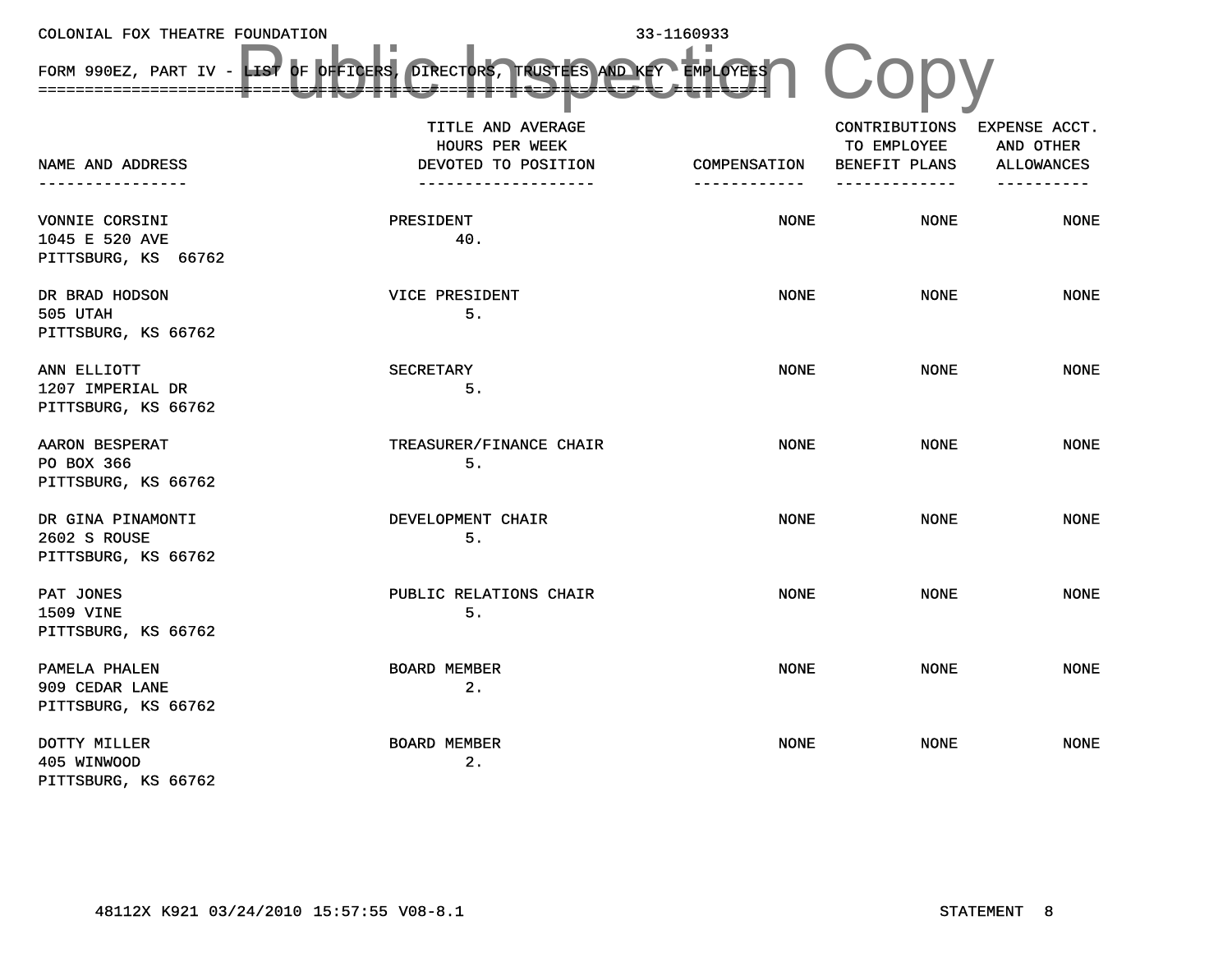FORM 990EZ, PART IV - LIST OF OFFICERS, DIRECTORS, TRUSTEES AND KEY ===================================================================EMPLOYEES==========NAME AND ADDRESS----------------TITLE AND AVERAGE HOURS PER WEEKDEVOTED TO POSITION -------------------COMPENSATION------------CONTRIBUTIONS TO EMPLOYEEBENEFIT PLANS -------------EXPENSE ACCT. AND OTHERALLOWANCES ----------ROGER HECKERT BOARD MEMBER 2. NONE NONE NONE 811 TANGLEWOODS DR PITTSBURG, KS 66762 SHAWN NACCARATO BOARD MEMBER 2. NONE NONE NONE 508 W EUCLID PITTSBURG, KS 66762 BOB BERRY BOARD MEMBER 2.NONE NONE NONE 808 N JOPLIN PITTSBURG, KS 66762 DEBBIE BROCK BOARD MEMBER 2. NONE NONE NONE 1225 E CENTENNIAL PITTSBURG, KS 66762 BRENT CASTAGNO BOARD MEMBER 2. NONE NONE NONE 1704 E 4TH PITTSBURG, KS 66762 GARY CINOTTO BOARD MEMBER 2. NONE NONE NONE 242 MCKAYFRONTENAC, KS 66763 JUSTIN CRAIN BOARD MEMBER 2. NONE NONE NONE 2003 COUNTRYSIDE DR PITTSBURG, KS 66762 TAD DUNHAM BOARD MEMBER 2. NONE NONE NONE 455 S 270TH ST PITTSBURG, KS 66762 LES OF PERSER DIRECTORS, TRUSTES ANDREY EMPLOYES (CODY

33-1160933

COLONIAL FOX THEATRE FOUNDATION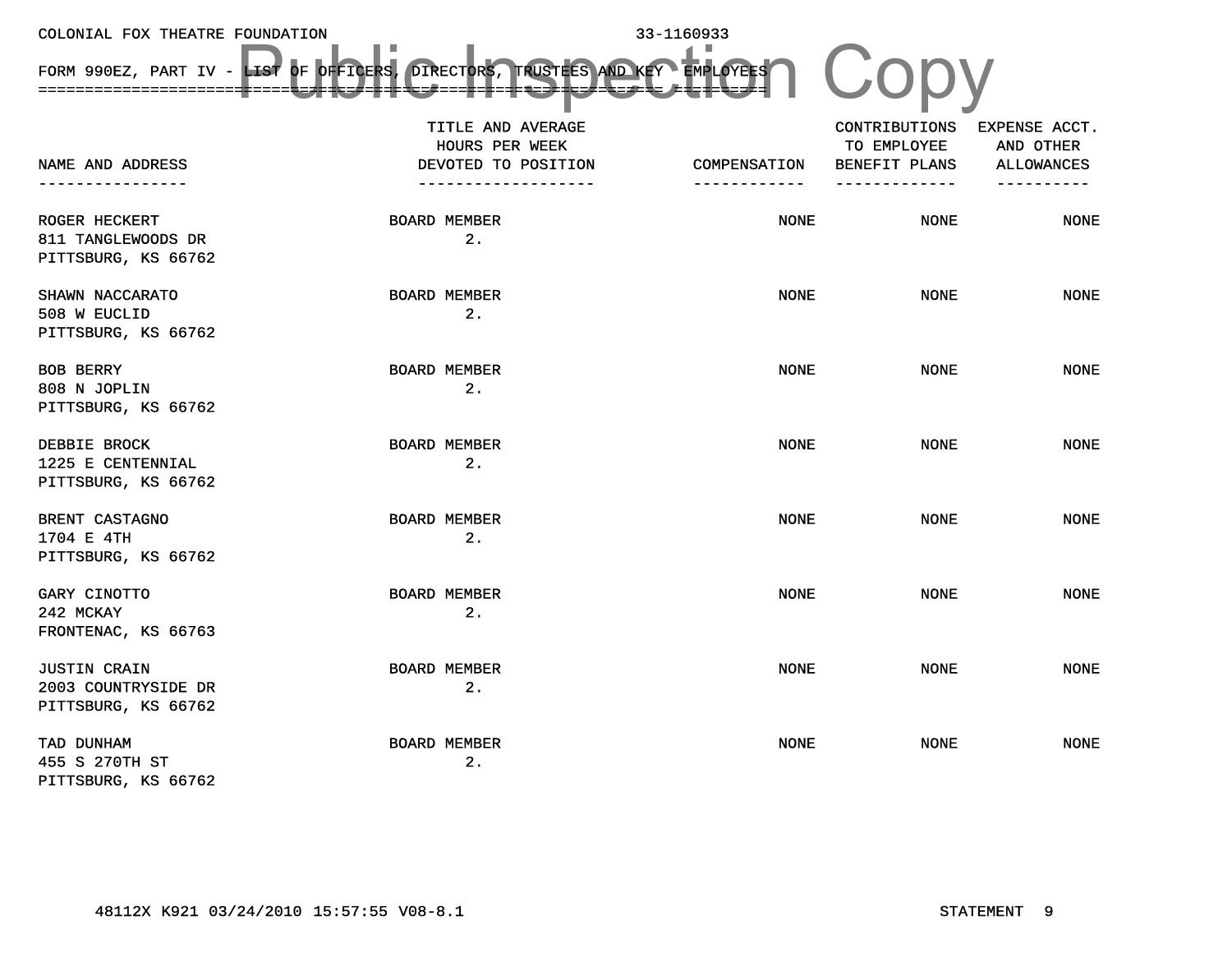FORM 990EZ, PART IV - LIST OF OFFICERS, DIRECTORS, TRUSTEES AND KEY ===================================================================EMPLOYEES==========NAME AND ADDRESS----------------TITLE AND AVERAGE HOURS PER WEEKDEVOTED TO POSITION -------------------COMPENSATION------------CONTRIBUTIONS TO EMPLOYEEBENEFIT PLANS -------------EXPENSE ACCT. AND OTHERALLOWANCES ----------FRANK DUNNICK BOARD MEMBER 2. NONE NONE NONE 108 E ST JOHN GIRARD, KS 66743 STEPHEN EARNEST BOARD MEMBER 2. NONE NONE NONE 1717 S BOULDER AVE, SUITE 900 TULSA, OK 74119 STELLA HASTINGS BOARD MEMBER 2.NONE NONE NONE 610 DEILL PITTSBURG, KS 66762 SUSAN LAUSHMAN BOARD MEMBER 2. NONE NONE NONE 608 W EUCLID PITTSBURG, KS 66762 SUSAN LUNDY BOARD MEMBER 2. NONE NONE NONE 507 W CRESTVIEW PITTSUBRG, KS 66762 RACHEL PATTERSON BOARD MEMBER 2. NONE NONE NONE 307 N BROADWAY PITTSBURG, KS 66762 DR JOEL RHODES BOARD MEMBER 2. NONE NONE NONE 2001 YORKTOWN CAPE GIRARDEAU, MO 63701 RAY RYAN BOARD MEMBER 2. NONE NONE NONE 1507 S CATALPA PITTSBURG, KS 66762 LES OF PERSER DIRECTORS, TRUSTES ANDREY EMPLOYES (CODY

33-1160933

COLONIAL FOX THEATRE FOUNDATION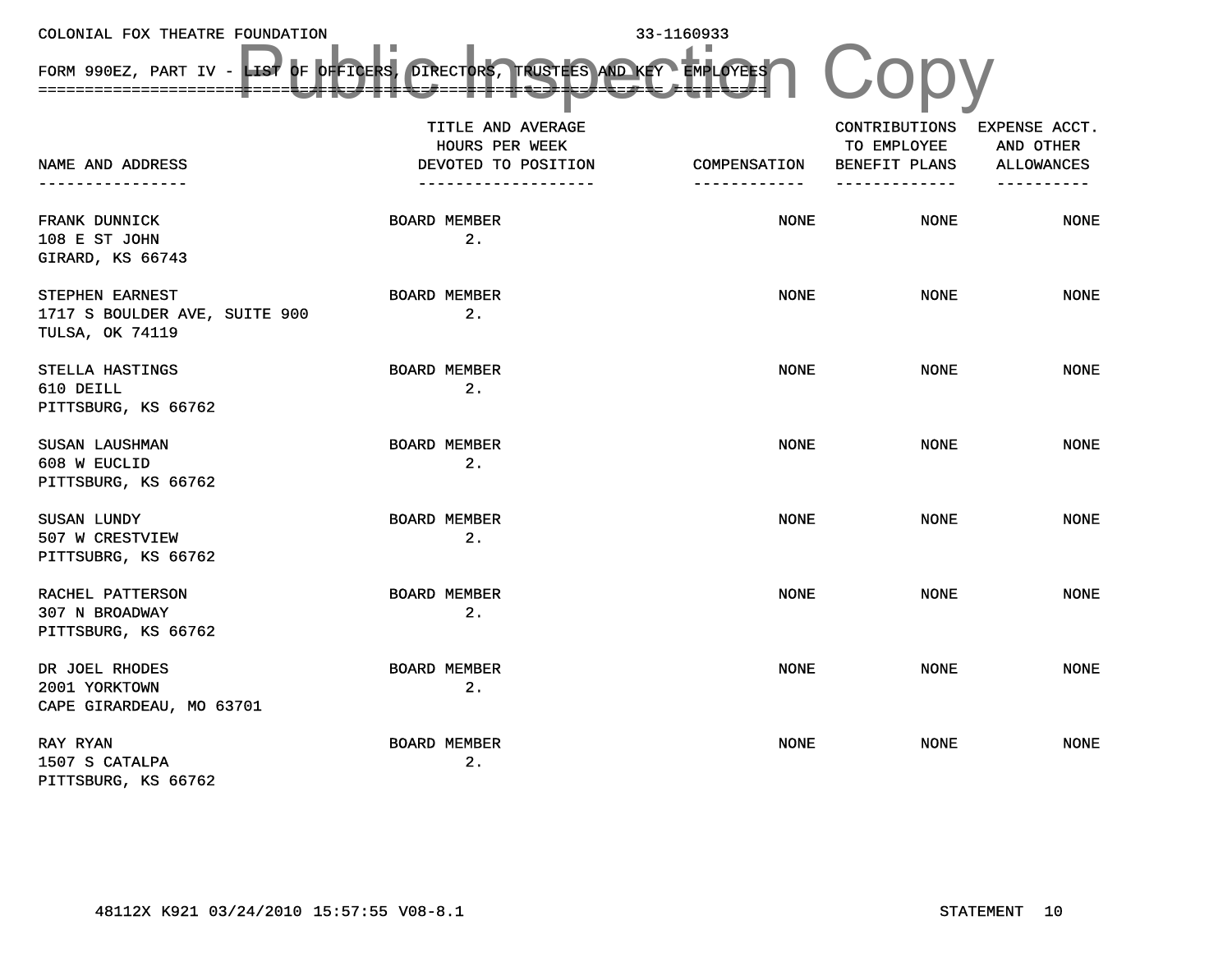COLONIAL FOX THEATRE FOUNDATION 33-1160933 FORM 990EZ, PART IV - LIST OF OFFICERS, DIRECTORS, TRUSTEES AND KEY ===================================================================EMPLOYEES======== NAME AND ADDRESS----------------TITLE AND AVERAGE HOURS PER WEEKDEVOTED TO POSITION -------------------COMPENSATION------------CONTRIBUTIONS TO EMPLOYEE BENEFIT PLANS -------------EXPENSE ACCT. AND OTHER ALLOWANCES ----------GREG SHAW BOARD MEMBER 2. NONE NONE NONE 610 TANGLEWOODS PITTSBURG, KS 66762 TIM SPEARS BOARD MEMBER 2. NONE NONE NONE 3120 E LESTER ST PITTSBURG, KS 66762 LORI FLEMING BOARD MEMBER 2. NONE NONE NONE 806 S CATALPA PITTSBURG, KS 66762 MARINELL WEBBER BOARD MEMBER 2. NONE NONE NONE 601 HERITAGE LANE PITTSBURG, KS 66762 DR TALAAT YAGHMOUR BOARD MEMBER 2. NONE NONE NONE 804 VILLAGE RD PITTSBURG, KS 66762 JIM AKINS BOARD MEMBER 2. NONE NONE NONE 1705 COUNTRYSIDE DR PITTSBURG, KS 66762 LES OF PERSER DIRECTORS, TRUSTES ANDREY EMPLOYES (CODY

| ______________                   | --------------                   | --------------                   |                       |
|----------------------------------|----------------------------------|----------------------------------|-----------------------|
| <b>NONE</b>                      | <b>NONE</b>                      | <b>NONE</b>                      | GRAND<br><b>TOTAT</b> |
| --------------<br>-------------- | --------------<br>______________ | --------------<br>-------------- |                       |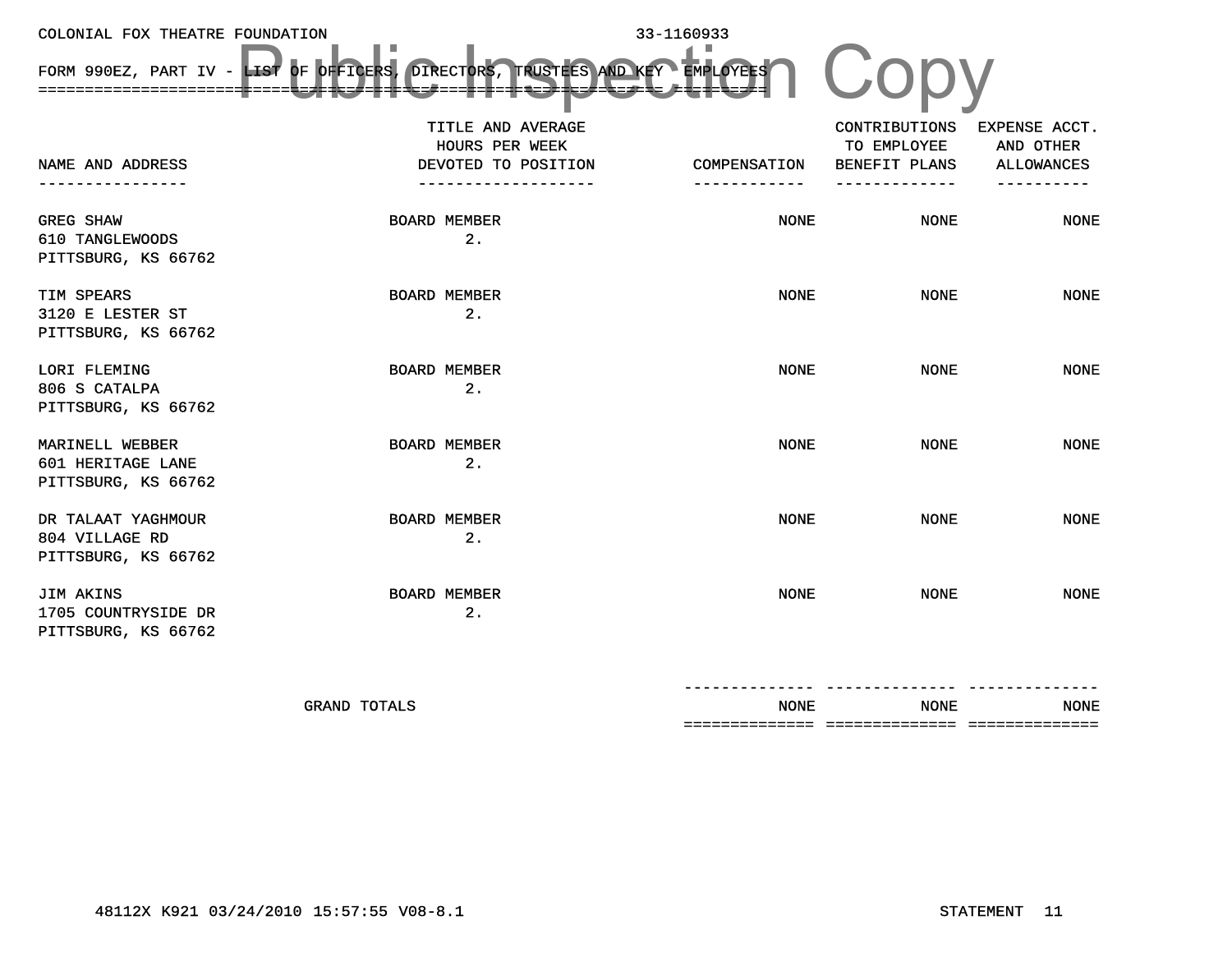| 4562                                                                                                                                                                                                                                                                                                                                              |                             |                                                                                                                                                     |                                                      |                  |                              |                  |                | OMB No. 1545-0172          |
|---------------------------------------------------------------------------------------------------------------------------------------------------------------------------------------------------------------------------------------------------------------------------------------------------------------------------------------------------|-----------------------------|-----------------------------------------------------------------------------------------------------------------------------------------------------|------------------------------------------------------|------------------|------------------------------|------------------|----------------|----------------------------|
| Form                                                                                                                                                                                                                                                                                                                                              |                             | <b>Depreciation and Amortization</b><br>(Including Information on Listed Property)                                                                  |                                                      |                  |                              |                  |                |                            |
| Department of the Treasury                                                                                                                                                                                                                                                                                                                        |                             |                                                                                                                                                     |                                                      |                  |                              |                  |                | Attachment                 |
| Internal Revenue Service<br>(99)                                                                                                                                                                                                                                                                                                                  |                             | $\blacktriangleright$ See separate instructions.                                                                                                    |                                                      |                  | Attach to your tax return.   |                  |                | Sequence No. 67            |
| Name(s) shown on return                                                                                                                                                                                                                                                                                                                           |                             |                                                                                                                                                     |                                                      |                  |                              |                  |                | Identifying number         |
| COLONIAL FOX THEATRE FOUNDATION<br>Business or activity to which this form relates                                                                                                                                                                                                                                                                |                             |                                                                                                                                                     |                                                      |                  |                              |                  |                | 33-1160933                 |
| <b>GENERAL DEPRECIATION</b>                                                                                                                                                                                                                                                                                                                       |                             |                                                                                                                                                     |                                                      |                  |                              |                  |                |                            |
| Part I                                                                                                                                                                                                                                                                                                                                            |                             | <b>Election To Expense Certain Property Under Section 179</b><br>Note: If you have any listed property, complete Part V before you complete Part I. |                                                      |                  |                              |                  |                |                            |
| Maximum amount. See the instructions for a higher limit for certain businesses<br>1.                                                                                                                                                                                                                                                              |                             |                                                                                                                                                     |                                                      |                  |                              |                  | 1              |                            |
| 2                                                                                                                                                                                                                                                                                                                                                 |                             |                                                                                                                                                     |                                                      |                  |                              |                  | $\overline{2}$ |                            |
| Threshold cost of section 179 property before reduction in limitation (see instructions)<br>3                                                                                                                                                                                                                                                     |                             |                                                                                                                                                     |                                                      |                  |                              |                  | 3              |                            |
| Reduction in limitation. Subtract line 3 from line 2. If zero or less, enter -0-<br>Reduction in limitation. Subtract line 3 from line 2. If zero or less, enter -0-<br>4                                                                                                                                                                         |                             |                                                                                                                                                     |                                                      |                  |                              |                  | 4              |                            |
| Dollar limitation for tax year. Subtract line 4 from line 1. If zero or less, enter -0-. If married filing<br>separately, see instructions <b>interval</b> in the content of the content of the content of the content of the content of the content of the content of the content of the content of the content of the content of the content of |                             |                                                                                                                                                     |                                                      |                  |                              |                  | 5              |                            |
|                                                                                                                                                                                                                                                                                                                                                   | (a) Description of property |                                                                                                                                                     |                                                      |                  | (b) Cost (business use only) | (c) Elected cost |                |                            |
| 6                                                                                                                                                                                                                                                                                                                                                 |                             |                                                                                                                                                     |                                                      |                  |                              |                  |                |                            |
| 7 Listed property. Enter the amount from line 29 [10] [10] Listed property. Enter the amount from line 29                                                                                                                                                                                                                                         |                             |                                                                                                                                                     |                                                      |                  | $\overline{7}$               |                  |                |                            |
| 8                                                                                                                                                                                                                                                                                                                                                 |                             |                                                                                                                                                     |                                                      |                  |                              |                  | 8              |                            |
| 9                                                                                                                                                                                                                                                                                                                                                 |                             |                                                                                                                                                     |                                                      |                  |                              |                  | 9              |                            |
| 10                                                                                                                                                                                                                                                                                                                                                |                             |                                                                                                                                                     |                                                      |                  |                              |                  | 10             |                            |
| Business income limitation. Enter the smaller of business income (not less than zero) or line 5 (see instructions)<br>11                                                                                                                                                                                                                          |                             |                                                                                                                                                     |                                                      |                  |                              |                  | 11             |                            |
| Section 179 expense deduction. Add lines 9 and 10, but do not enter more than line 11<br>12                                                                                                                                                                                                                                                       |                             |                                                                                                                                                     |                                                      |                  |                              |                  | 12             |                            |
| Carryover of disallowed deduction to 2009. Add lines 9 and 10, less line 12<br>13                                                                                                                                                                                                                                                                 |                             |                                                                                                                                                     |                                                      |                  | 13                           |                  |                |                            |
| Note: Do not use Part II or Part III below for listed property. Instead, use Part V.                                                                                                                                                                                                                                                              |                             |                                                                                                                                                     |                                                      |                  |                              |                  |                |                            |
| Part II l                                                                                                                                                                                                                                                                                                                                         |                             | Special Depreciation Allowance and Other Depreciation (Do not include listed property.) (See instructions.)                                         |                                                      |                  |                              |                  |                |                            |
| Special depreciation allowance for qualified property (other than listed property) placed in service<br>14                                                                                                                                                                                                                                        |                             |                                                                                                                                                     |                                                      |                  |                              |                  |                |                            |
|                                                                                                                                                                                                                                                                                                                                                   |                             |                                                                                                                                                     |                                                      |                  |                              |                  | 14             | 418.                       |
| 15                                                                                                                                                                                                                                                                                                                                                |                             |                                                                                                                                                     |                                                      |                  |                              |                  | 15             |                            |
| 16                                                                                                                                                                                                                                                                                                                                                |                             |                                                                                                                                                     |                                                      |                  |                              |                  | 16             |                            |
| Part III MACRS Depreciation (Do not include listed property.) (See instructions.)                                                                                                                                                                                                                                                                 |                             |                                                                                                                                                     |                                                      |                  |                              |                  |                |                            |
|                                                                                                                                                                                                                                                                                                                                                   |                             |                                                                                                                                                     |                                                      | <b>Section A</b> |                              |                  |                |                            |
| MACRS deductions for assets placed in service in tax years beginning before 2008<br>17                                                                                                                                                                                                                                                            |                             |                                                                                                                                                     |                                                      |                  |                              |                  | 17             | 166.                       |
| If you are electing to group any assets placed in service during the tax year into one or more<br>18                                                                                                                                                                                                                                              |                             |                                                                                                                                                     |                                                      |                  |                              |                  |                |                            |
| general asset accounts, check here enterpretation of the content of the content of the content of the content of the content of the content of the content of the content of the content of the content of the content of the                                                                                                                     |                             |                                                                                                                                                     |                                                      |                  |                              |                  |                |                            |
|                                                                                                                                                                                                                                                                                                                                                   |                             | Section B - Assets Placed in Service During 2008 Tax Year Using the General Depreciation System                                                     |                                                      |                  |                              |                  |                |                            |
| (a) Classification of property                                                                                                                                                                                                                                                                                                                    |                             | (b) Month and (c) Basis for depreciation<br>year placed in<br>service                                                                               | (business/investment use<br>only - see instructions) |                  | (d) Recovery<br>period       | (e) Convention   | (f) Method     | (g) Depreciation deduction |
| <b>19a</b> 3-year property                                                                                                                                                                                                                                                                                                                        |                             | <b>SEE</b>                                                                                                                                          |                                                      |                  |                              |                  |                |                            |
| 5-year property<br>b                                                                                                                                                                                                                                                                                                                              |                             | DETAIL                                                                                                                                              |                                                      | 282.             | 5.000                        | MO               | 200DB          | 14.                        |
| c 7-year property                                                                                                                                                                                                                                                                                                                                 |                             |                                                                                                                                                     |                                                      | 136.             | 7.000                        | <b>MQ</b>        | 200DB          | 34.                        |
| d 10-year property                                                                                                                                                                                                                                                                                                                                |                             |                                                                                                                                                     |                                                      |                  |                              |                  |                |                            |
| e 15-year property                                                                                                                                                                                                                                                                                                                                |                             |                                                                                                                                                     |                                                      |                  |                              |                  |                |                            |
| f 20-year property                                                                                                                                                                                                                                                                                                                                |                             |                                                                                                                                                     |                                                      |                  |                              |                  |                |                            |
| g 25-year property                                                                                                                                                                                                                                                                                                                                |                             |                                                                                                                                                     |                                                      |                  | 25 yrs.                      |                  | S/L            |                            |
| h Residential rental                                                                                                                                                                                                                                                                                                                              |                             |                                                                                                                                                     |                                                      |                  | 27.5 yrs.                    | МM               | S/L            |                            |
| property                                                                                                                                                                                                                                                                                                                                          |                             |                                                                                                                                                     |                                                      |                  | 27.5 yrs.                    | МM               | S/L            |                            |
| <i>i</i> Nonresidential real                                                                                                                                                                                                                                                                                                                      |                             |                                                                                                                                                     |                                                      |                  | 39 yrs.                      | МM               | S/L            |                            |
| property                                                                                                                                                                                                                                                                                                                                          |                             |                                                                                                                                                     |                                                      |                  |                              | MМ               | S/L            |                            |
|                                                                                                                                                                                                                                                                                                                                                   |                             | Section C - Assets Placed in Service During 2008 Tax Year Using the Alternative Depreciation System                                                 |                                                      |                  |                              |                  |                |                            |
| 20a Class life                                                                                                                                                                                                                                                                                                                                    |                             |                                                                                                                                                     |                                                      |                  |                              |                  | S/L            |                            |
| $b$ 12-year                                                                                                                                                                                                                                                                                                                                       |                             |                                                                                                                                                     |                                                      |                  | 12 yrs.                      |                  | S/L            |                            |
| $c$ 40-year                                                                                                                                                                                                                                                                                                                                       |                             |                                                                                                                                                     |                                                      |                  | 40 yrs.                      | МM               | S/L            |                            |
| Part IV Summary (See instructions.)                                                                                                                                                                                                                                                                                                               |                             |                                                                                                                                                     |                                                      |                  |                              |                  |                |                            |
| 21 Listed property. Enter amount from line 28                                                                                                                                                                                                                                                                                                     |                             |                                                                                                                                                     | .                                                    |                  |                              |                  | 21             |                            |
| 22 Total. Add amounts from line 12, lines 14 through 17, lines 19 and 20 in column (g), and line 21.                                                                                                                                                                                                                                              |                             |                                                                                                                                                     |                                                      |                  |                              |                  |                |                            |
| Enter here and on the appropriate lines of your return. Partnerships and S corporations - see instr.                                                                                                                                                                                                                                              |                             |                                                                                                                                                     |                                                      |                  |                              |                  | 22             | 632.                       |
| 23 For assets shown above and placed in service during the current year,                                                                                                                                                                                                                                                                          |                             |                                                                                                                                                     |                                                      |                  |                              |                  |                |                            |

| 23 For assets shown above and placed in service during the current year,                  |    |                  |
|-------------------------------------------------------------------------------------------|----|------------------|
|                                                                                           | 23 |                  |
| <b>JSA For Paperwork Reduction Act Notice, see separate instructions.</b><br>8X2300 3.000 |    | Form 4562 (2008) |